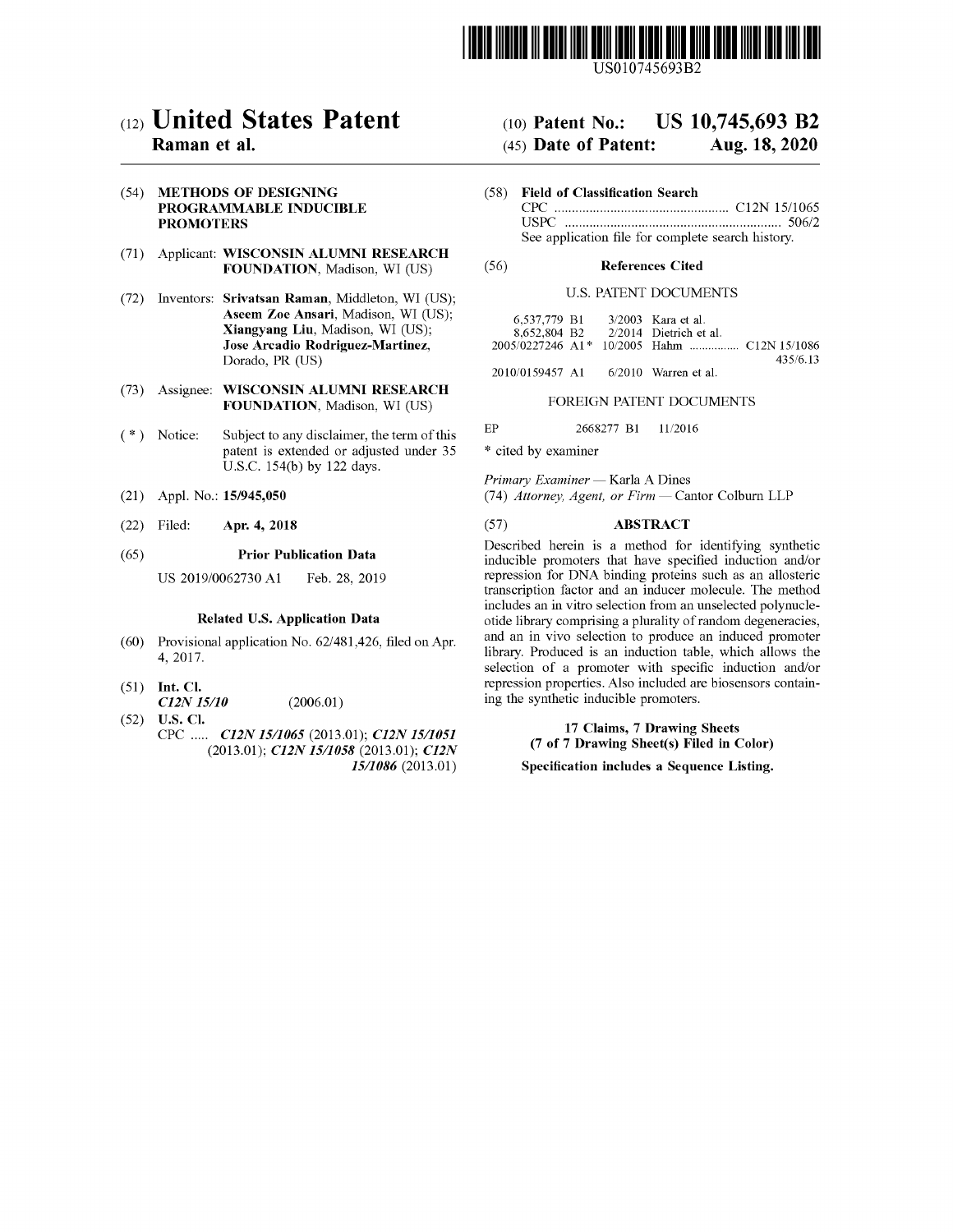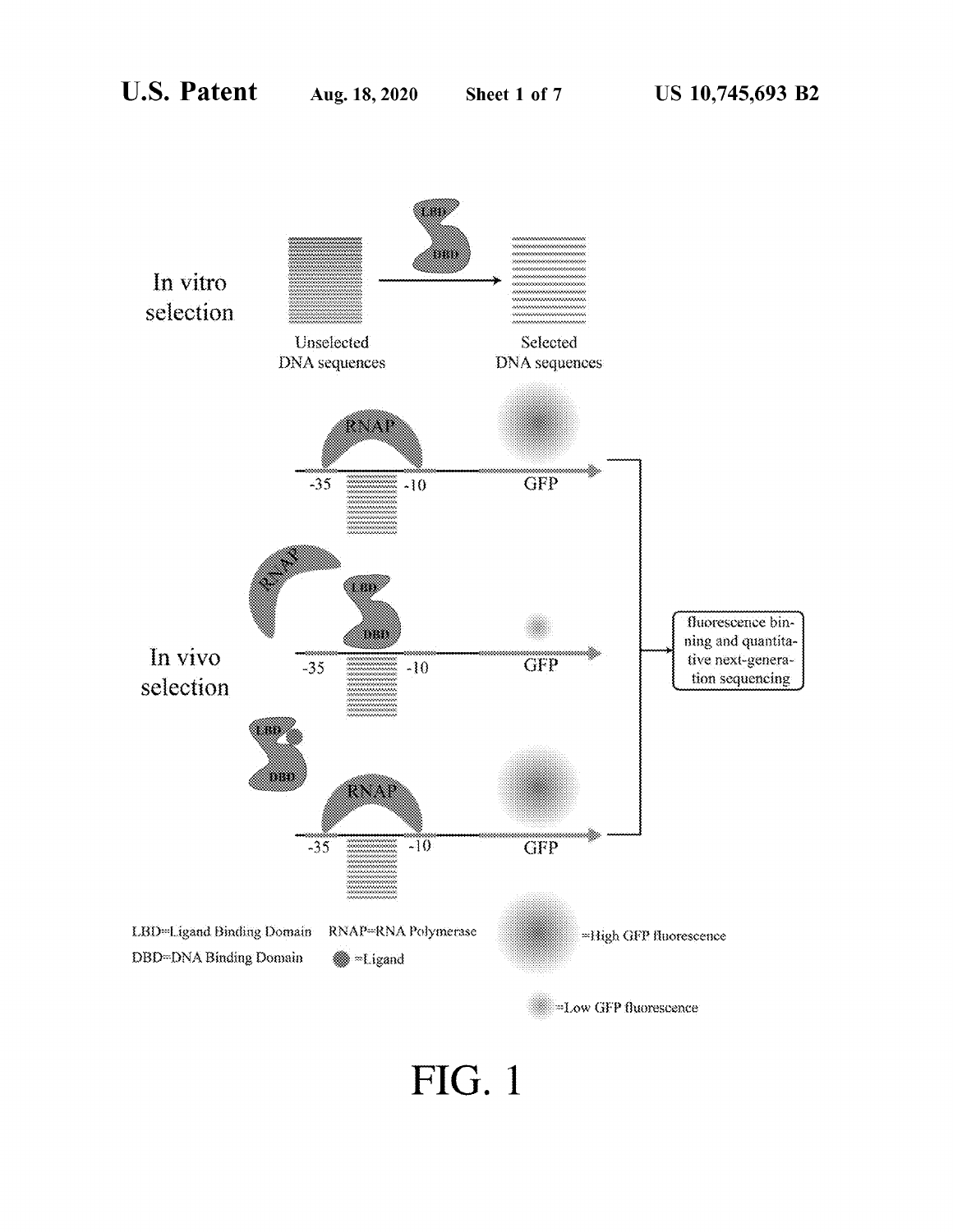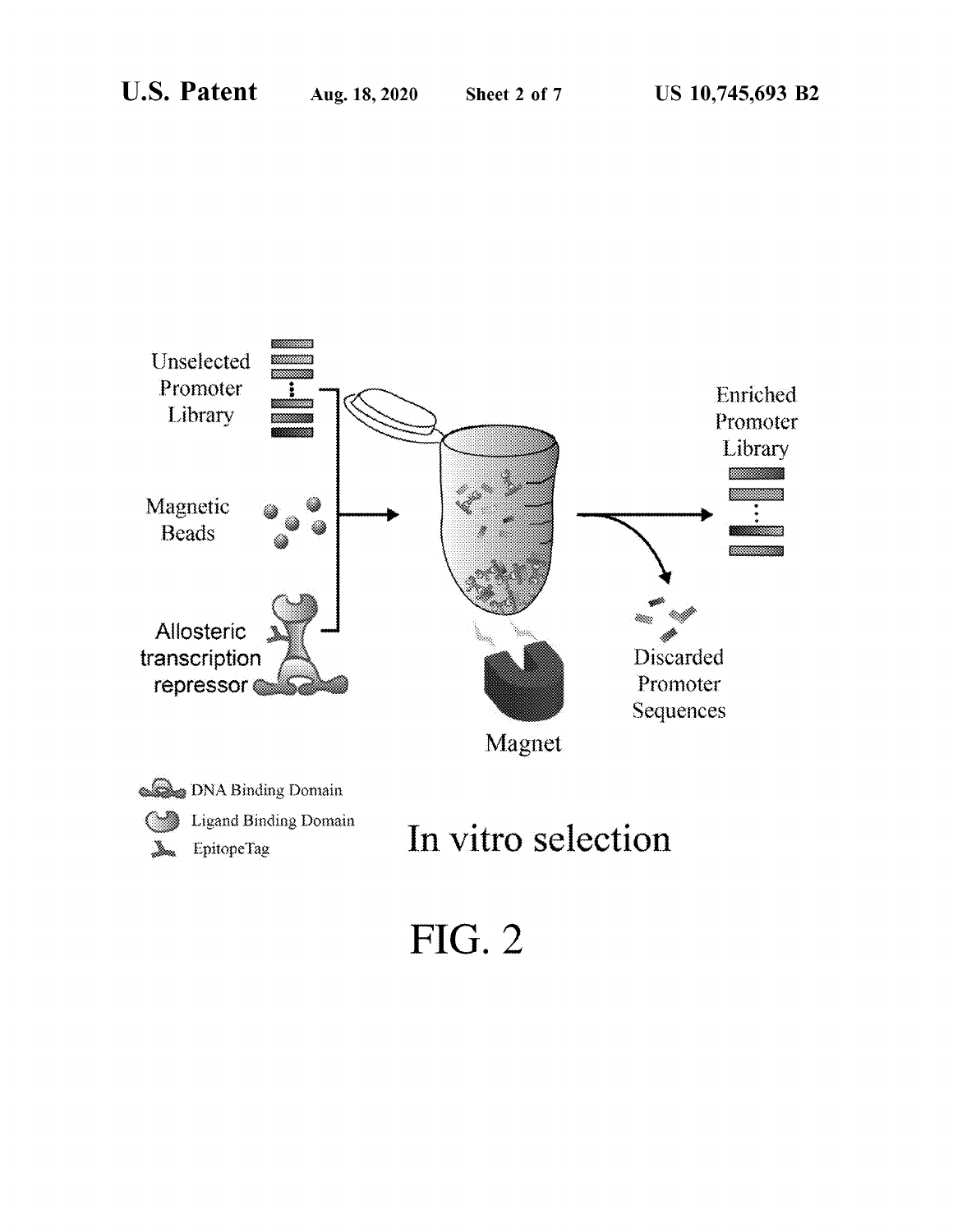

**FIG. 3**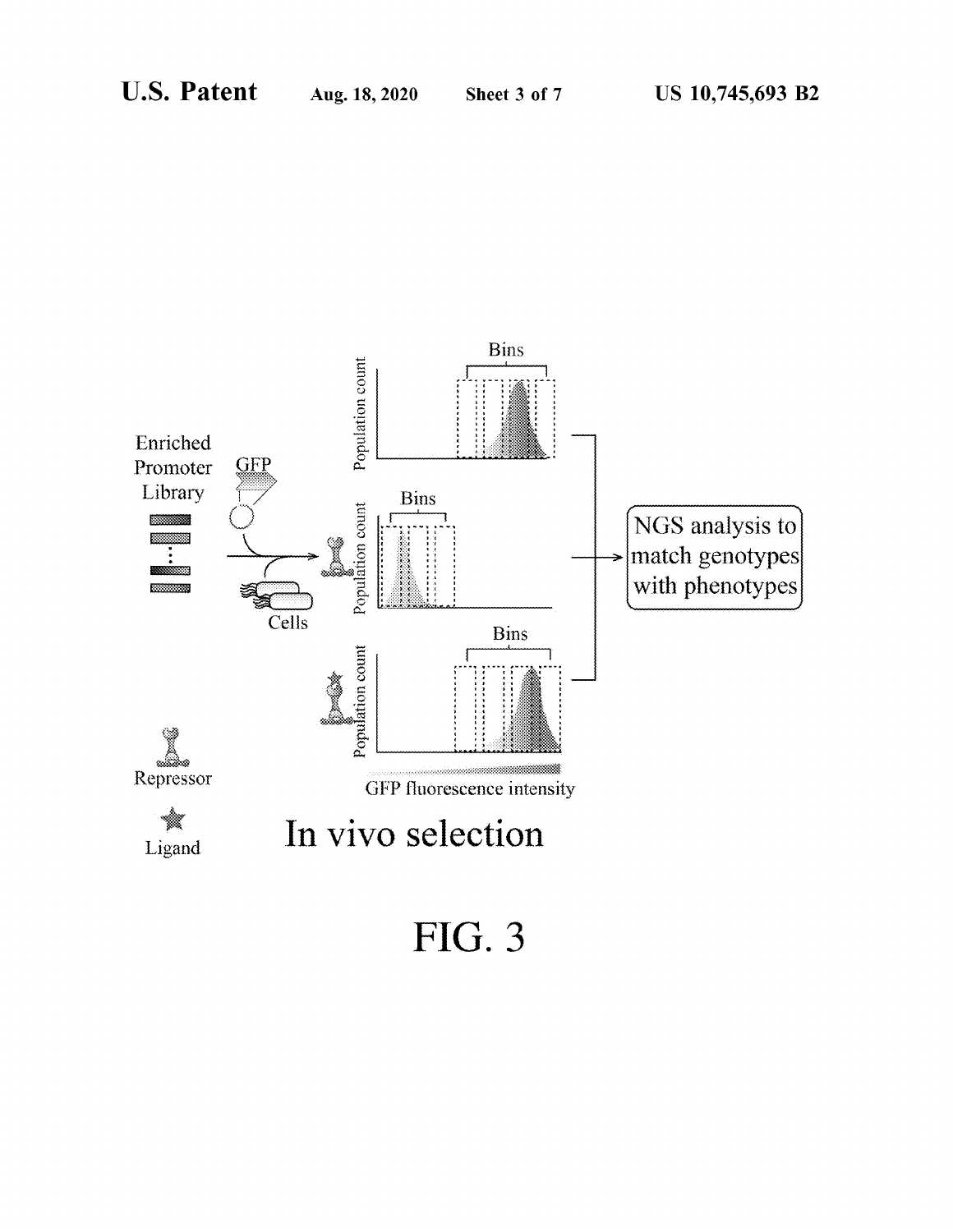

Bsal recognition site Bsal out site  $-35$  and  $-10$  sites. RBS Control spacer Degenerated spacer thrany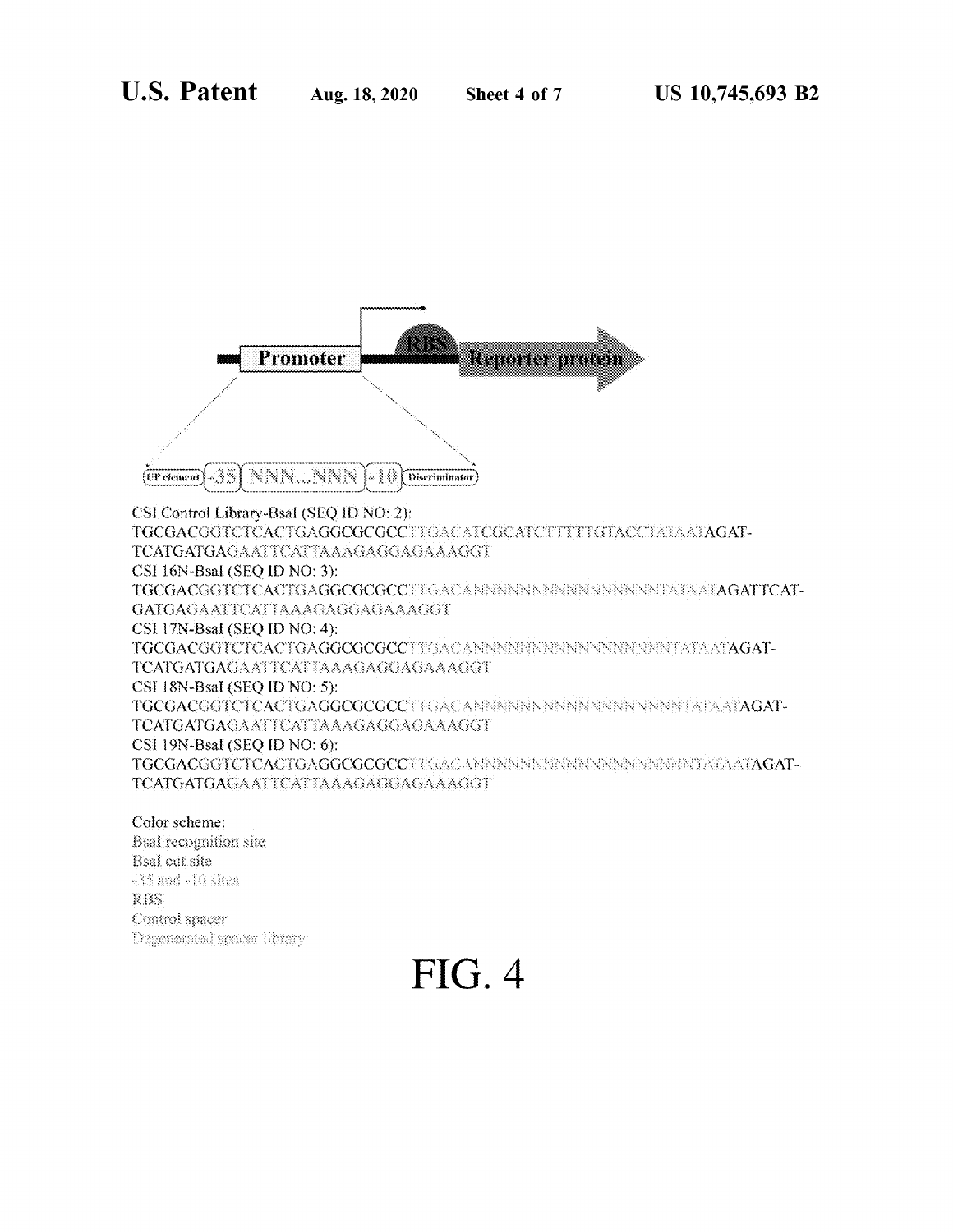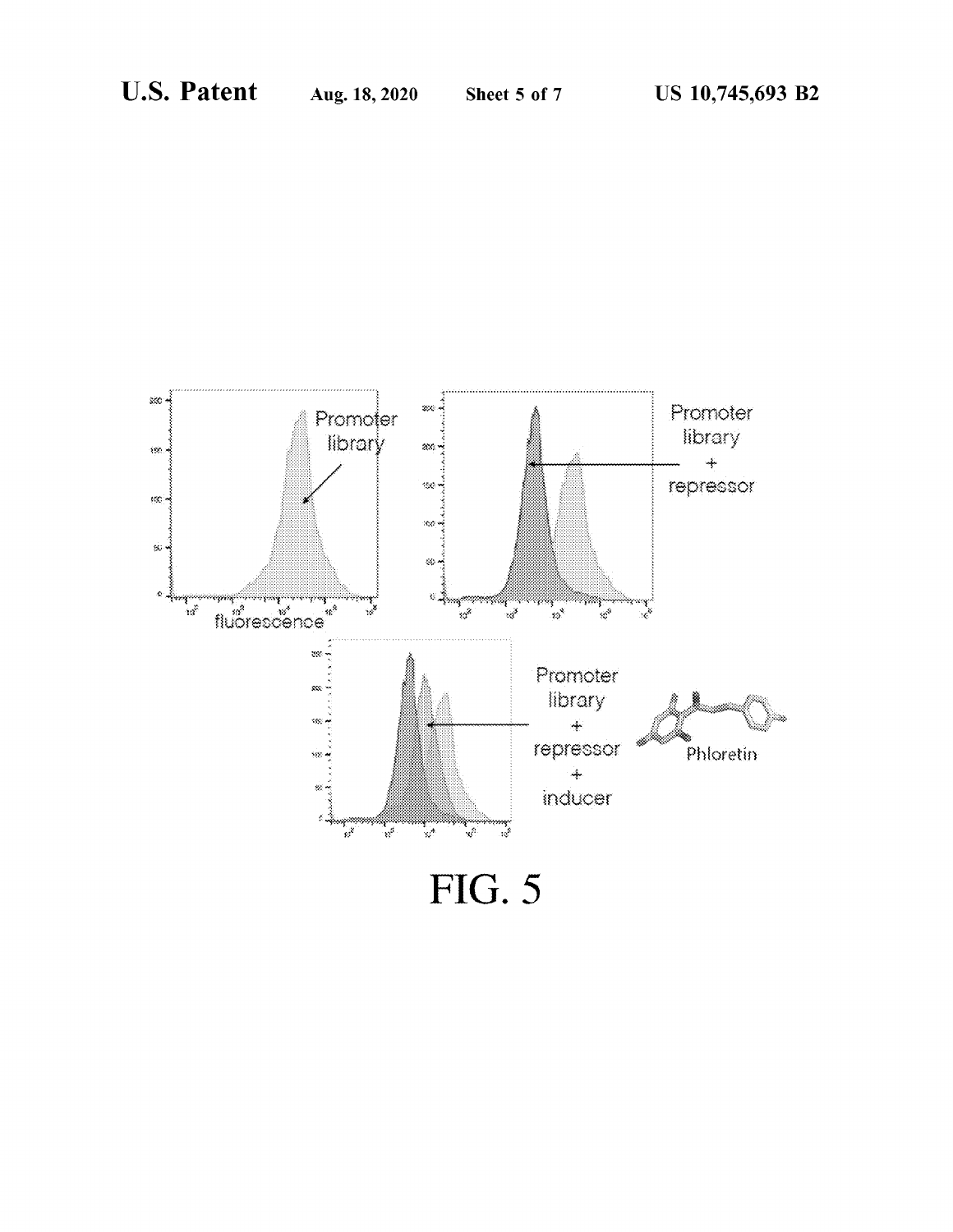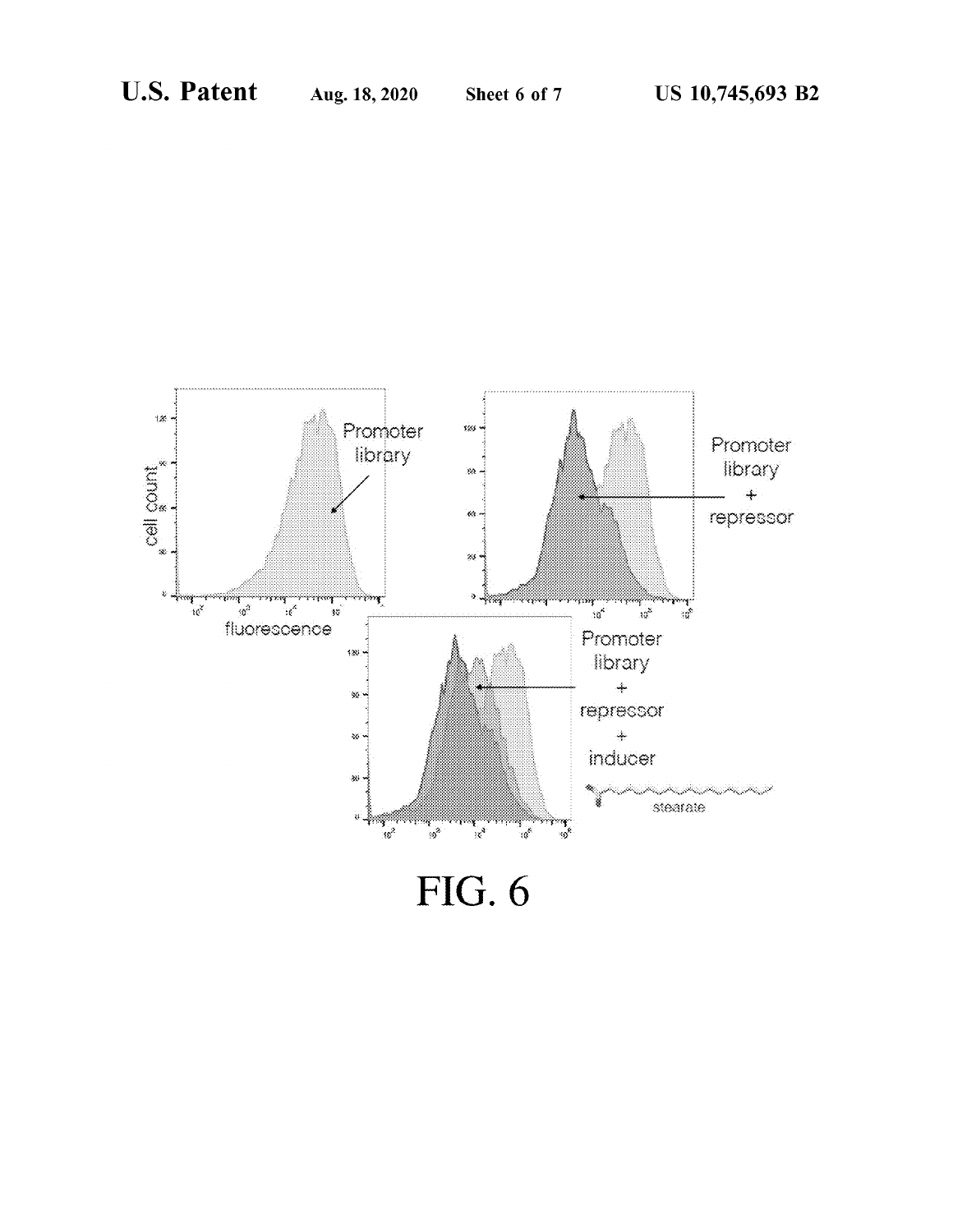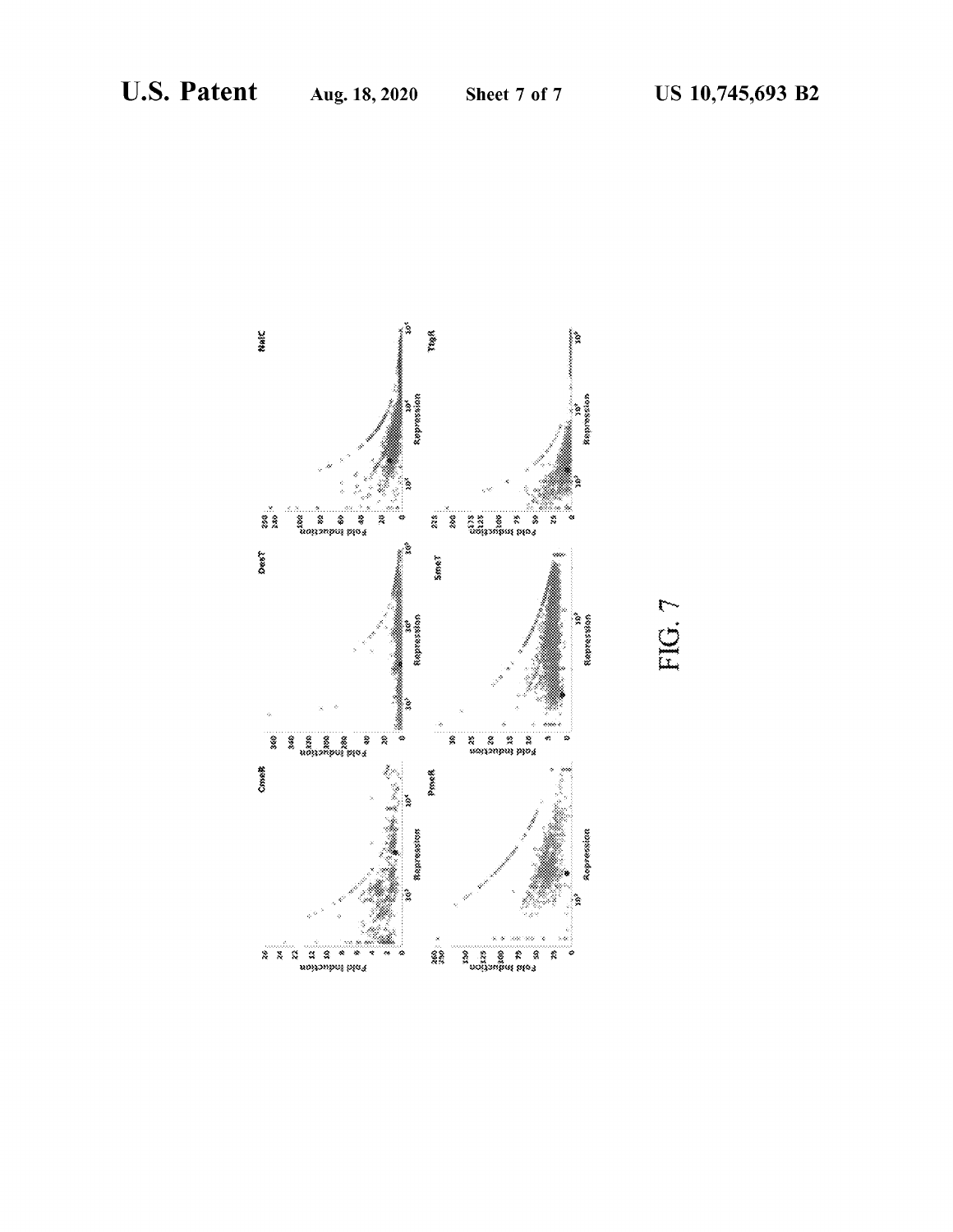20

25

50

#### **METHODS OF DESIGNING PROGRAMMABLE INDUCIBLE PROMOTERS**

#### CROSS-REFERENCE TO RELATED APPLICATIONS

This application claims priority to U.S. Provisional Application 62/481,426 filed on Apr. 4, 2017, which is incorporated herein by reference in its entirety.

#### STATEMENT REGARDING FEDERALLY SPONSORED RESEARCH & DEVELOPMENT

This invention was made with government support under <sup>15</sup> DE-FC02-07ER64494 awarded by the US Department of Energy. The govermnent has certain rights in the invention.

#### FIELD OF THE DISCLOSURE

The present disclosure is related to de nova methods for designing synthetic inducible promoters and the use of the promoters in, for example, biosensor applications.

#### BACKGROUND

Biosensors to detect small molecule ligands (e.g., metabolites) have applications in synthetic biology, medical diagnosis, environmental monitoring, bioremediation, and bioenergy. Protein-based biosensors are autonomous, self- 30 powered, miniaturizable, and programmable macromolecules that function in both in vivo and ex vivo environments. Allosteric transcription factors (aTFs ), a family of regulatory proteins found in all kingdoms of life, are widely used as biosensors in synthetic biology. Bacterial 35 aTFs, such as Lael or TetR, are composed of allostericallylinked ligand- and DNA-binding domains. When an aTF binds to a ligand, the protein undergoes a conformational change, causing a change in affinity for DNA. In the case of transcription repressors, the loss of DNA affinity allows the 40 RNA polymerase to access the promoter and initiate transcription of the downstream gene. Therefore, the concentration of small molecule can be measured in terms of a reporter gene expression in a dose-dependent mamier.

Natural aTF-promoter pairs, however, may be unsuitable 45 for a wide-range of biosensor applications. What is needed are methods of designing synthetic promoters for aTFs that can provide desired induction properties for aTF-based biosensors.

#### BRIEF SUMMARY

In an aspect, a method of identifying a synthetic inducible promoter, comprises

- in vitro selecting a first population of polynucleotides that 55 bind to a DNA binding protein to produce an enriched polynucleotide library by
	- providing an unselected polynucleotide library com-
	- prising a plurality of random degeneracies over one or more regions of a 12 to 40 base pair polynucle- <sup>60</sup> otide sequence, and
	- selecting from the unselected polynucleotide library a plurality of polynucleotide sequences that bind the DNA binding protein to provide the enriched polynucleotide library; 65
- in vivo selecting from the enriched polynucleotide library a second population of polynucleotides that repress or

induce production of a reporter protein to produce an induced promoter library by

- operably linking the enriched polynucleotide library to a ribosome binding site and a reporter gene to provide a plurality of reporter vectors,
- transforming the plurality of reporter vectors into a host strain which co-expresses the DNA binding protein, and growing the host strain provide a culture, and
- dividing the culture into two split cultures and adding an inducer molecule for the DNA binding protein into one of the two split cultures to provide a non-induced culture and an induced culture, and
- sorting a control culture transformed with the plurality of reporter vectors with no DNA binding protein expression, the non-induced culture, and the induced culture by reporter protein intensity, to provide a sorted control culture, a sorted non-induced culture, and a sorted induced culture, and
- binning the sorted control culture, the sorted noninduced culture and the sorted induced culture to produce one or more control gates, one or more non-induced gates and one or more induced gates, wherein the one or more control gates comprises a control promoter library, the one or more non-induced gates comprises a non-induced promoter library, and the one or more induced gates comprises the induced promoter library, wherein a gate is a culture portion comprising a plurality of promoters of specified reporter intensities;
- sequencing and analyzing the control promoter library, the non-induced promoter library and the induced promoter library by
	- culturing and then amplifying the control promoter library, the non-induced promoter library and the induced promoter library, to provide an amplified control promoter library, an amplified non-induced promoter library and an amplified induced promoter library,
	- quantitatively next generation sequencing the amplified control promoter library, the amplified non-induced promoter library, and the amplified induced promoter library to provide a plurality of sequenced promoters,
	- providing a control metric, a non-induced metric, and/ or an induced metric for at least a portion of the plurality of sequenced promoters based upon identification of each of the at least a portion of the plurality of sequenced promoters in the control promoter library, the non-induced promoter library and/ or the induced promoter library,
	- determining, from the control metric, the non-induced metric and the induced metric for each of the at least a portion of the plurality of sequenced promoters an induction/repression property, and
	- providing an induction table including each of the at least a portion of the plurality of sequenced promoters comprising the promoter sequence and the control metric, non-induced metric, and induced metric, wherein the control metric, non-induced metric, and induced metric provide an induction/repression property of the promoter sequence for the DNA binding protein and the inducer molecule;

and

selecting, based upon the induction table, a synthetic promoter having a specified induction and/or repression for the DNA binding protein and the inducer molecule.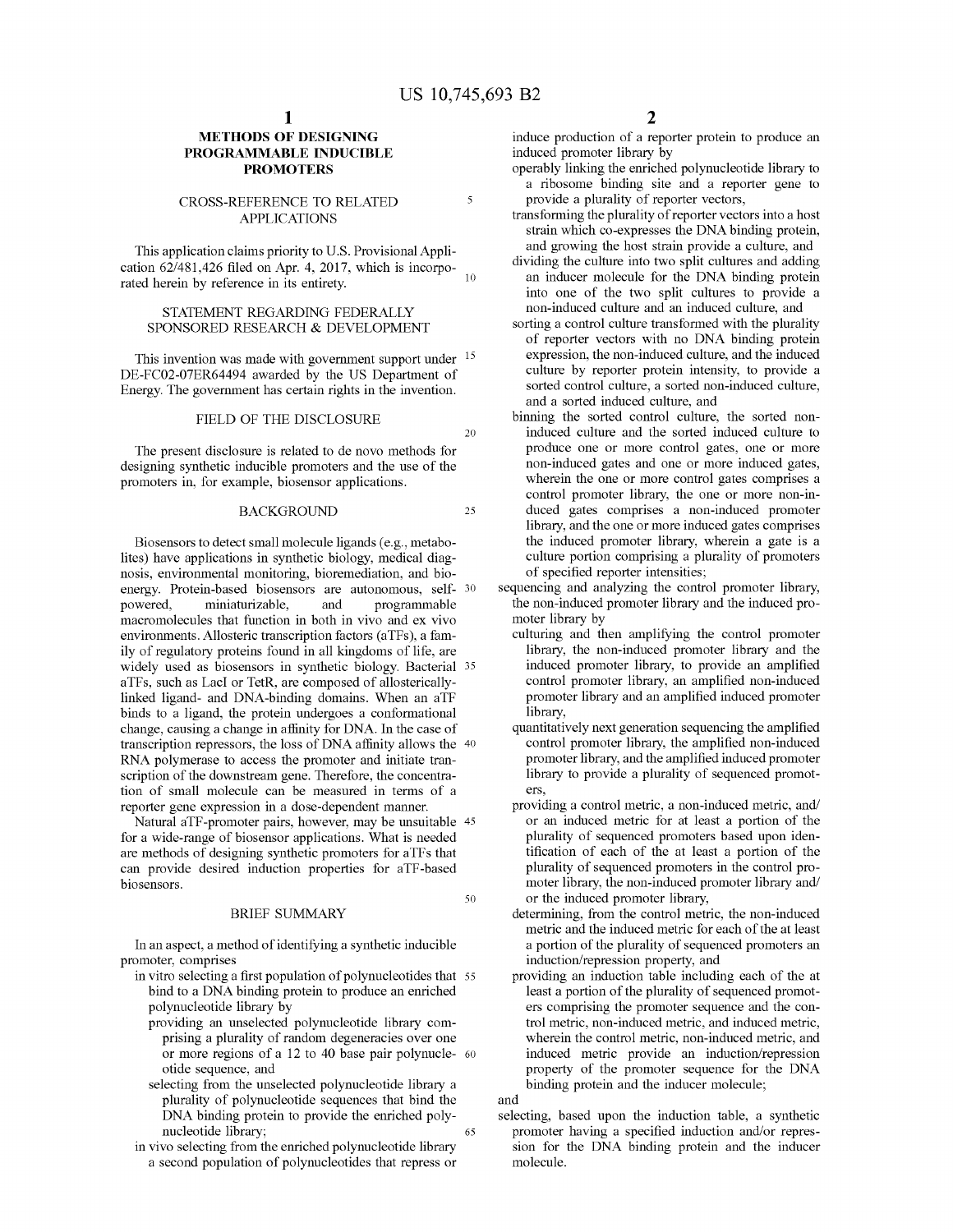15

35

In another aspect, also included herein is a biosensor comprising a synthetic promoter identified by the foregoing process, wherein the biosensor is responsive to the concentration of the inducer molecule.

#### BRIEF DESCRIPTION OF THE DRAWINGS

The patent or application file contains at least one drawing executed in color. Copies of this patent or patent application publication with color drawing(s) will be provided by the  $10$ Office upon request and payment of the necessary fee.

FIG. **1** is a schematic of the overall method to produce synthetic inducible promoters.

FIG. **2** is an embodiment of an in vitro selection protocol to provide an enriched library of promoters.

FIG. **3** is an embodiment of the in vivo selection.

FIG. **4** shows an exemplary library design.

FIG. **5** shows the distributions for PmeR, a flavonoidresponsive allosteric transcription factor, produced by the methods described herein. 20

FIG. **6** shows the distributions for DesT, a stearateresponsive allosteric transcription factor, produced by the methods described herein.

FIG. **7** shows the fold induction and repression (repressed state fluorescence) of thousands of inducible promoters 25 generated using the method for 6 TetR family aTFs. The native promoters of 6 aTFs are indicated as a black dot in each panel of the figure.

The above-described and other features will be appreciated and understood by those skilled in the art from the 30 following detailed description, drawings, and appended claims.

#### DETAILED DESCRIPTION

The inventors of the present application recognized that known aTF-promoter pairs suffer from several limitations. An aTF from one host may not work in a heterologous host due to, for example, promoter incompatibility and the presence of cryptic internal regulatory sequences. The dynamic 40 range of a natural promoter may be unsuitable for biosensor applications. In addition, the DNA binding sequence of many natural aTFs is unknown. These shortcomings restrict the wide applicability and portability of aTF biosensors.

The inventors have developed a method for de novo 45 design of synthetic inducible promoters for transcription factors and other DNA binding proteins such as aTFs with tunable dynamic range behavior, and compatibility with virtually any host organism. The method can include selecting inducible promoters, for example, by converting a 50 constitutive promoter of an organism into an inducible promoter by introducing binding sites near the RNA polymerase binding site. By controlling the access of a transcription factor and the RNA polymerase to the promoter, the dynamic range of the system can be controlled. Briefly, the 55 method includes three steps: first, in vitro selection is used to identify tens of thousands of DNA sequences with varying affinities to the transcription factor or other DNA binding protein; second, in vivo transcription of a fluorescent reporter is driven by synthetic promoters containing these in 60 vitro selected transcription factor or other DNA binding protein DNA binding sequences to provide a population of polynucleotides that repress or induce production of the reporter protein; and third, the induction properties of the promoters (tens of thousands) are simultaneously character- <sup>65</sup> ized by fluorescence binning and quantitative next-generation sequencing to enable selection of synthetic promoters

**4** 

having a specified induction and/or repression for the transcription factor or other DNA binding protein and the inducer molecule. An embodiment of the method is provided in FIG. **1.** 

In an embodiment, the method can provide novel promoters of known transcription factors and other DNA binding proteins. Such novel promoters allow for reengineering well-characterized transcription factors and other DNA binding proteins. In another embodiment, the method can provide promoters for natural transcription factors and other DNA binding proteins in the database which do not have known promoters. The method provides for tunable transcription factor-promoter pairs and DNA binding proteinpromoter pairs for biosensor applications.

A method of identifying a synthetic inducible promoter, comprises

- in vitro selecting a first population of polynucleotides that bind to a DNA binding protein to produce an enriched polynucleotide library by
	- providing an unselected polynucleotide library comprising a plurality of random degeneracies over one or more regions of a 12 to 40 base pair polynucleotide sequence, and
	- selecting from the unselected polynucleotide library a plurality of polynucleotide sequences that bind the DNA binding protein to provide the enriched polynucleotide library;
- in vivo selecting from the enriched polynucleotide library a second population of polynucleotides that repress or induce production of a reporter protein to produce an induced polynucleotide library by
	- operably linking the enriched polynucleotide library to a ribosome binding site and a reporter gene to provide a plurality of reporter vectors,
	- transforming the plurality of reporter vectors into a host strain which co-expresses the DNA binding protein, and growing the host strain provide a culture, and
	- dividing the culture into two split cultures and adding an inducer molecule for the DNA binding protein into one of the two split cultures to provide a non-induced culture and an induced culture, and
	- sorting a control culture transformed with the plurality of reporter vectors with no DNA binding protein expression, the non-induced culture, and the induced culture by reporter protein intensity, to provide a sorted control culture, a sorted non-induced culture, and a sorted induced culture, and
	- binning the sorted control culture, the sorted noninduced culture and the sorted induced culture to produce one or more control gates, one or more non-induced gates and one or more induced gates, wherein the one or more control gates comprises a control promoter library, the one or more non-induced gates comprises a non-induced promoter library, and the one or more induced gates comprises the induced promoter library, wherein a gate is a culture portion comprising a plurality of promoters of specified reporter intensities;
- sequencing and analyzing the control promoter library, the non-induced promoter library and the induced promoter library by
	- culturing and then amplifying the control promoter library, the non-induced promoter library and the induced promoter library, to provide an amplified control promoter library, an amplified non-induced promoter library and an amplified induced promoter library,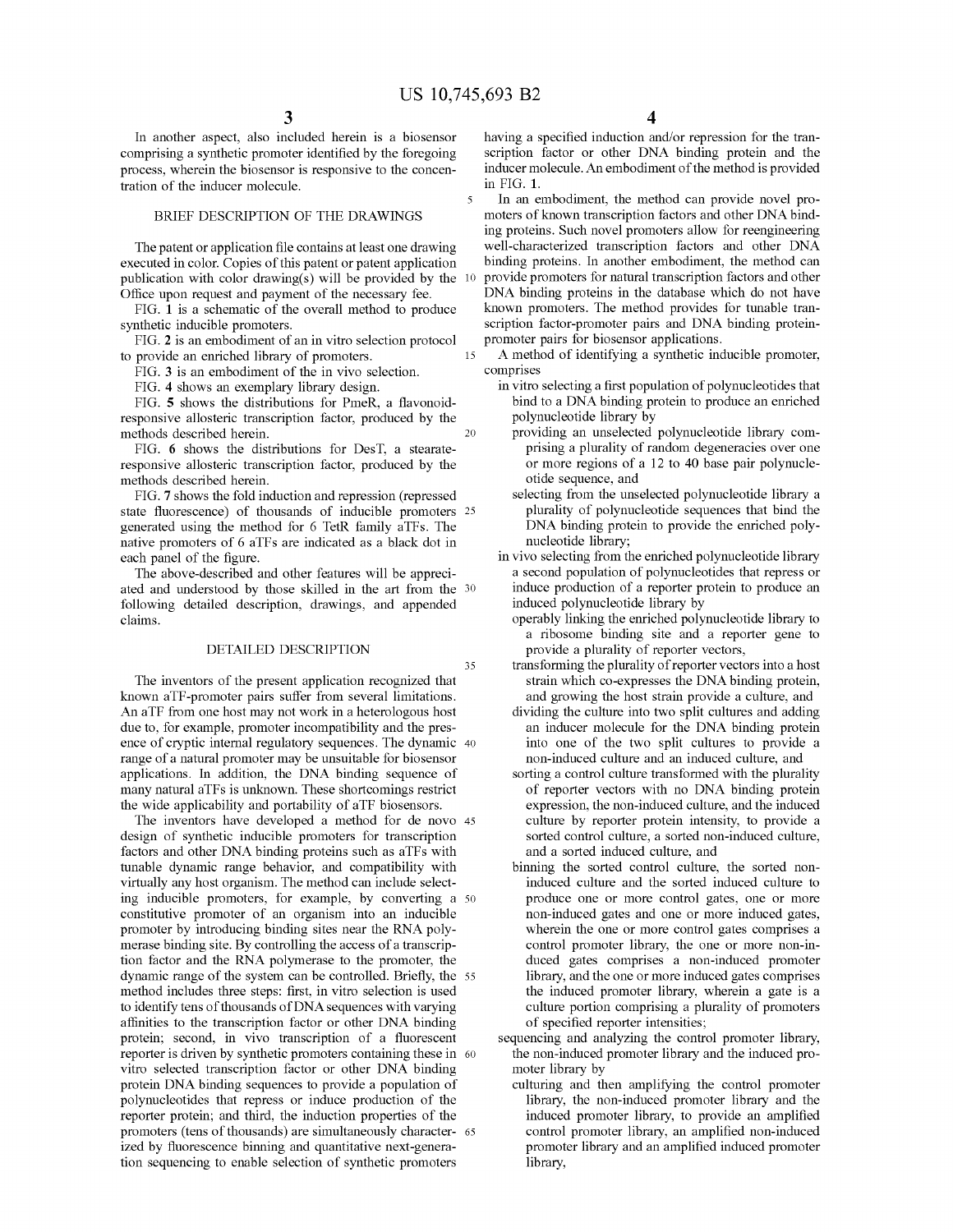- quantitatively next generation sequencing the amplified control promoter library, the amplified non-induced promoter library, and the amplified induced promoter library to provide a plurality of sequenced promot- $\text{ers},$   $\frac{5}{3}$  System
- providing a control metric, a non-induced metric, and/ or an induced metric for at least a portion of the plurality of sequenced promoters based upon identification of each of the at least a portion of the plurality of sequenced promoters in the control pro- <sup>10</sup> mater library, the non-induced promoter library and/ or the induced promoter library,
- determining, from the control metric, the non-induced metric and the induced metric for each of the at least a portion of the plurality of sequenced promoters an  $1$ induction/repression property, and
- providing an induction table including each of the at least a portion of the plurality of sequenced promoters comprising the promoter sequence and the control metric, non-induced metric, and induced metric, <sup>2</sup> wherein the control metric, non-induced metric, and induced metric provide an induction/repression property of the promoter sequence for the DNA binding protein and the inducer molecule;  $\frac{2}{\sqrt{2}}$ and
- selecting, based upon the induction table, a synthetic promoter having a specified induction and/or repression for the DNA binding protein and the inducer molecule.
- In an embodiment, the DNA binding protein is an allosteric <sup>30</sup> transcription factor such as a bacterial transcription factor. In other embodiments, the DNA binding protein is an allosteric activator, a two-component signaling protein, or a eukaryotic nuclear receptor.

In an embodiment, the steps in the method can be per- 35 formed in a different order. For example, the sequencing step can be performed after the in vitro selection. In this embodiment, one can identify the highly enriched sequences and clone them for the in vivo step. Alternatively, one can start with the in vivo step and identify functional promoters with high activity. These high activity sequences can then be used in the in vitro step to identify promoters with high affinity to DNA binding proteins. One can then follow up with binning and sorting to identify genotypes and phenotypes.

Exemplary DNA binding proteins include bacterial tran-45 scription factor (repressor): TetR, Lael, TtgR, MphR; bacterial transcription factor (activator): AraC, LysR; twocomponent signaling proteins: PhoP/PhoQ, EnvZ/OmpR, KdpE/KdpD; eukaryotic nuclear receptor: glucocorticoid receptor, mineralocorticoid receptor, estrogen receptor, and 50 others. Table **1** provides exemplary transcription factors.

TABLE **1** 

| Exemplary transcription factors |                                |                                                                                                                 |  |  |
|---------------------------------|--------------------------------|-----------------------------------------------------------------------------------------------------------------|--|--|
| System                          | Transcription<br>factor family | Example transcription<br>factors                                                                                |  |  |
| Prokaryotes-One<br>component    | <b>LTTR</b>                    | LysR, AtzR, AlsR, ArgP,<br>BenM, CidR, CynR, HvrB,<br>ToxR, OccR, NodD, NocR,<br>NahR IlvY, MetR, MdcR,<br>CvSB |  |  |
|                                 | AraC/XvlS                      | AraC, XylS, RhaR, RhaS,<br>UreR, Rob, Rns, MelR                                                                 |  |  |
|                                 | DeoR                           | DeoR, GlpR, GutR, FucR,<br>UlaR, LacR, FruR, IolR, AccR                                                         |  |  |
|                                 | DtxR                           | DtxR, SloR, MtsR, MntR                                                                                          |  |  |

**5 6**  TABLE I-continued

|                 | Exemplary transcription factors |                                  |
|-----------------|---------------------------------|----------------------------------|
| System          | Transcription<br>factor family  | Example transcription<br>factors |
|                 | Fur                             | Fur, Zur, Mur, Nur               |
|                 | $G$ nt $R$                      | GntR, FadR, HutC, MocR,          |
|                 |                                 | YtrA, AraR, DevA, PlmA           |
|                 | LuxR                            | LuxR, AhyR, OscR, HapR           |
|                 | Lrp/AsnC                        | Lrp, AsnC, LrpA, LrpC            |
|                 | Crp/Fnr                         | Crp, FnR, Vfr,                   |
|                 | IclR                            | IclR, RexZ, SsfR,                |
|                 | MerR                            | MerR, BltR, BmrR, Mta,           |
|                 |                                 | CueR, ZntR, PbrR                 |
|                 | MarR                            | MarR, OhrR, SlyA, MosR,          |
|                 |                                 | RovA, MepR                       |
|                 | LacI/GalR                       | LacI, CepA, GalR, PurR,          |
|                 |                                 | CytR, CRA                        |
|                 | Amino acid                      | ArgR. Trp                        |
|                 | metabolism                      |                                  |
|                 | TetR                            | TetR, AcuR, AguR, BepR,          |
|                 |                                 | CmeR, ComR, CymR, DesT,          |
|                 |                                 | EthR, FabR, FrrA, HdnoR,         |
|                 |                                 | HrtR, LanK, LrfR, LmrA,          |
|                 |                                 | NalC, MphR, PaaR, Pip,           |
|                 |                                 | QacR, RolR, SimR, SmeT,          |
|                 |                                 | TtgR, VarR, VceR                 |
| Prokaryotes-two |                                 | PhoP/PhoQ, EnvZ/OmpR,            |
| component       |                                 | KdpE/KdpD, ComA/ComP             |
| Eukaryotes      | Nuclear receptor                | NR3C1, NR3A1, NR3C2              |

Exemplary allosteric activators include LysR, AtzR, IlvY, MetR, MdcR, CysB, AraC, XylS, RhaR, UreR, LuxR, AhyR, QscR, HapR, Lrp, AsnC, LrpA, LrpC, Crp, FnR, Vfr, IclR, RexZ, SsfR, MerR, BltR, BmrR, Mta, CueR, ZntR, PbrR, and DhaS.

Inducers include a sugar molecule, a metallic ion, an antimicrobial agent, a dye, a flavonoid, or a combination comprising at least one of the foregoing. Specific inducers include taurocholate, a cholate, a salicylate, p-cumate, p-cymene, a stearate, a flavonoid, a chlorinated phenol, an alkaloid, resorcinol, triclosan, tetracycline, phloretin, narin-40 genin, or quercetin. Table 2 provides exemplary inducers.

TABLE 2

|    |                                           | Exemplary inducers                                                                                                                                                                  |
|----|-------------------------------------------|-------------------------------------------------------------------------------------------------------------------------------------------------------------------------------------|
| 45 | Types of molecules                        | Example molecules                                                                                                                                                                   |
|    | Sugar molecules                           | lactose, IPTG, L-arabinose, maltose, trehalose,<br>glucose-6P, glycerol-P, glucitol, fucose, L-<br>ascorbate, deoxyribonucleoside, inositol, fructose                               |
| 50 | Metallic ions<br>Antimicrobial agents     | $Hg(II)$ , Cu(II), Ag(I), Au(I), Zn(II), Pb(II), Cd(II)<br>anhydrotetracyclin, chloramphenicol, resorcinol,<br>proflavine, rifamycin, actinorhodin,<br>simocyclinone D8, triclosan, |
|    | Dyes<br>Flavonoids                        | ethidium, rhodamine6G, tetraphenylphosponim<br>quercetin, fisetin, galangin, phlorotin, naringenin,<br>cetachin, coumestrol                                                         |
| 55 | Non-sugar metabolites<br>Steroid hormones | stearate, Oleate, c-d-AMP, cholate, salicylate<br>glucocorticoid, estrogen mineralocorticoid                                                                                        |

The first step in the method is an in vitro selection in which a first population of polynucleotides that bind to a 60 DNA binding protein is selected to produce an enriched polynucleotide library. The in vitro selection is done by first providing an unselected polynucleotide library comprising a plurality of random degeneracies over one or more regions of a 12 to **40** base pair polynucleotide sequence. In an aspect, 65 the random degeneracies are over a 16 to 19 base pair sequence, see for example FIG. **4.** The unselected polynucleotide library can be based upon a known constitutive pro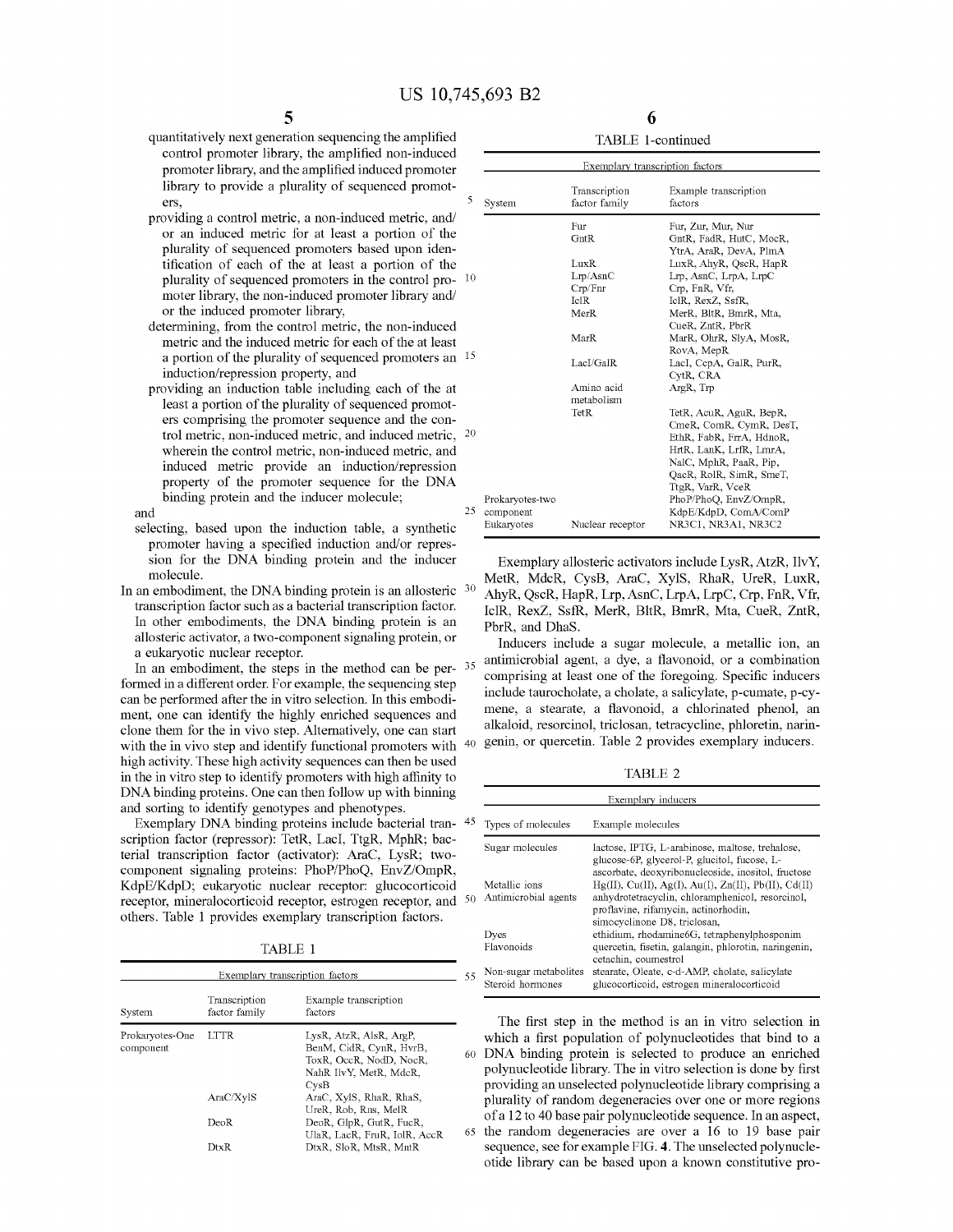mater. Alternatively, the unselected polynucleotide library comprises any set of random degeneracies, for example, to identify operator sequences for a DNA binding protein of unknown specificity.

If the DNA binding protein binds as a dimer, the length of  $5$ the polynucleotide can be varied to select for one dimer or multiple sequential dimers with user-defined spacing.

A plurality of polynucleotide sequences that bind the DNA binding protein are then selected from the unselected polynucleotide library to provide the enriched promoter 10 library. The enriched polynucleotide library is enriched for sequences that bind the DNA binding protein factor with a range of affinities that can be determined by the experimenter, for example, by varying the buffer conditions used for binding, such as salt concentration and pH. For example, 15 using low salt conditions may allow for a wide range of binding affinities, while high salt conditions will generally select higher affinity sequences. The enriched polynucleotide library thus includes a plurality of operator sequences that bind to the DNA binding protein with a range of 20 affinities from sub-nanomolar to micromolar.

The in vitro selection can be performed by any suitable method such as a pull-down method, an electrophoretic mobility shift assay (EMSA) method, protein-binding microarrays, or other similar methods. In general, the DNA 25 binding protein, the unselected polynucleotide library, or both may comprise a label such as an affinity tag, a radioactive tag or a fluorescent tag.

In an example of a pull-down method, the DNA binding protein is labeled with an affinity tag. Exemplary affinity 30 tags include green fluorescent protein (GFP), glutathione-S-transferase (GST) and the FLAG®-peptide tag consisting of eight amino acids (AspTyrLysAspAspAspAspLys) including an enterokinase-cleavage site. The unselected polynucleotide library is incubated with the labeled DNA 35 binding protein under selected buffer conditions that allow for binding of the allosteric transcription factor to selected polynucleotide sequences. Exemplary buffer conditions (PBS (Phosphate-buffered saline) pH 7 .5, TBS(Tris-buffered saline) pH 7.5, HBS(HEPES-buffered saline) pH 7.5, or 40 buffers optimized for individual proteins. Additional components for the buffer mix include poly dI-dC, BSA (bovine seruni albumin), non-ionic detergent, reducing agent, a protease inhibitor cocktail, and the like. Magnetic beads, for example, can be used to pull down affinity labeled protein- 45 DNA complexes, separating them from the unbound DNA sequences. The bound DNA sequences are amplified using PCR, for example, so that another round of selection may be performed. In an aspect, 3-5 rounds of in vitro selection are

In another aspect, an EMSA method is used to select the enriched polynucleotide library. Either purified DNA binding protein or a cell lysate containing the DNA binding protein may be employed. Optionally, the binding specificity of the DNA binding protein factor is confirmed using the 55 different locations on a promoter, as for example downknown genomic binding sequence (e.g., the same length DNA as the library) and an inducer for the DNA binding protein. The unselected polynucleotide library can be labeled with a radioactive or fluorescent label. The unselected polynucleotide library and the allosteric transcription 60 factor are incubated under selected buffer conditions that allow for binding of the DNA binding protein to selected polynucleotide sequences. The binding mixture and a control are loaded on the same gel. The polynucleotide library sequences are cut from the gel at the same position as the 65 bound genomic sequence. The DNA sequences are eluted from the gel, and magnetic beads, for example, are used to

collect the DNA molecules. After amplification of the bound DNA sequences, one or more additional rounds of selection may be performed.

For a given DNA binding protein, the number of unique sequences found post in vitro enrichment depends on several factors including the existence of potential operator sequences in the random pool, expression of the DNA binding protein in the host cell, idiosyncratic DNA binding domain conformation, and potential toxicity of DNA binding protein expression.

The enriched polynucleotide library is a library of operator sequences for the DNA binding protein that bind the DNA binding protein with a range of affinities. The enriched library size can range from a few hundred to tens of thousands of operator sequences depending on the stringency of the selection. The higher the round of enrichment is, the lower the effective promoter diversity will be, however, the benefit is to obtain sequences with higher level of binding affinity.

Once the enriched polynucleotide library that is enriched for sequences that bind the DNA binding protein has been produced, the gene expression activity of the enriched polynucleotide library is measured in vivo to simultaneously compute the induction level of the members of the enriched polynucleotide library. The method thus includes in vivo selecting from the enriched polynucleotide library a second population of polynucleotides that repress or induce production of a reporter protein to produce an induced polynucleotide library.

The in vivo selection is carried out by first operably linking the enriched polynucleotide library to a constant ribosome binding site and a reporter gene to provide a plurality of reporter vectors. "Operably linked" means that the nucleotide sequence of interest is linked to the regulatory sequence(s) in a manner that allows for expression of the reporter gene. The enriched polynucleotide library can be operably linked in any location, or multiplicity, so long as it operably linked to allow for expression of the reporter gene. Exemplary reporter proteins include GFP and FbFP(an-

aerobic condition).

In an aspect, the DNAs from the first enriched polynucleotide library are inserted into a constitutive promoter either between or flanking the RNA polymerase binding sites (e.g., containing the consensus -35 (TTGACA) and -10 sites (TATAAT) in the case of *E. coli).* This unit is operably linked to a ribosome binding site and a reporter gene (e.g., GFP), for example in an appropriate vector such as a plasmid, to produce a reporter vector. The enriched polynucleotide library can be operably linked to a transcription regulatory site, such as A TATA box. For example, the enriched polynucleotide library can be in the general vicinity of transcription regulatory sites such as TATA box in eukaryotes.

In an aspect, the polynucleotide library can be inserted at stream of the -10 site, upstream of -35 site or overlapping these sites.

In an aspect, multiple polynucleotide libraries can be inserted along a promoter, that is, multiple polynucleotide libraries can be operably linked to the ribosome binding site and the reporter gene.

The plurality of reporter vectors is then transformed into a host strain which co-expresses the allosteric transcription factor, and the host strain is grown provide a culture.

Exemplary host can include both prokaryotes and eukaryotes. In an embodiment, the host strain comprises organisms of the genus *Escherichia, Bacillus, Staphylococcus, Cau-*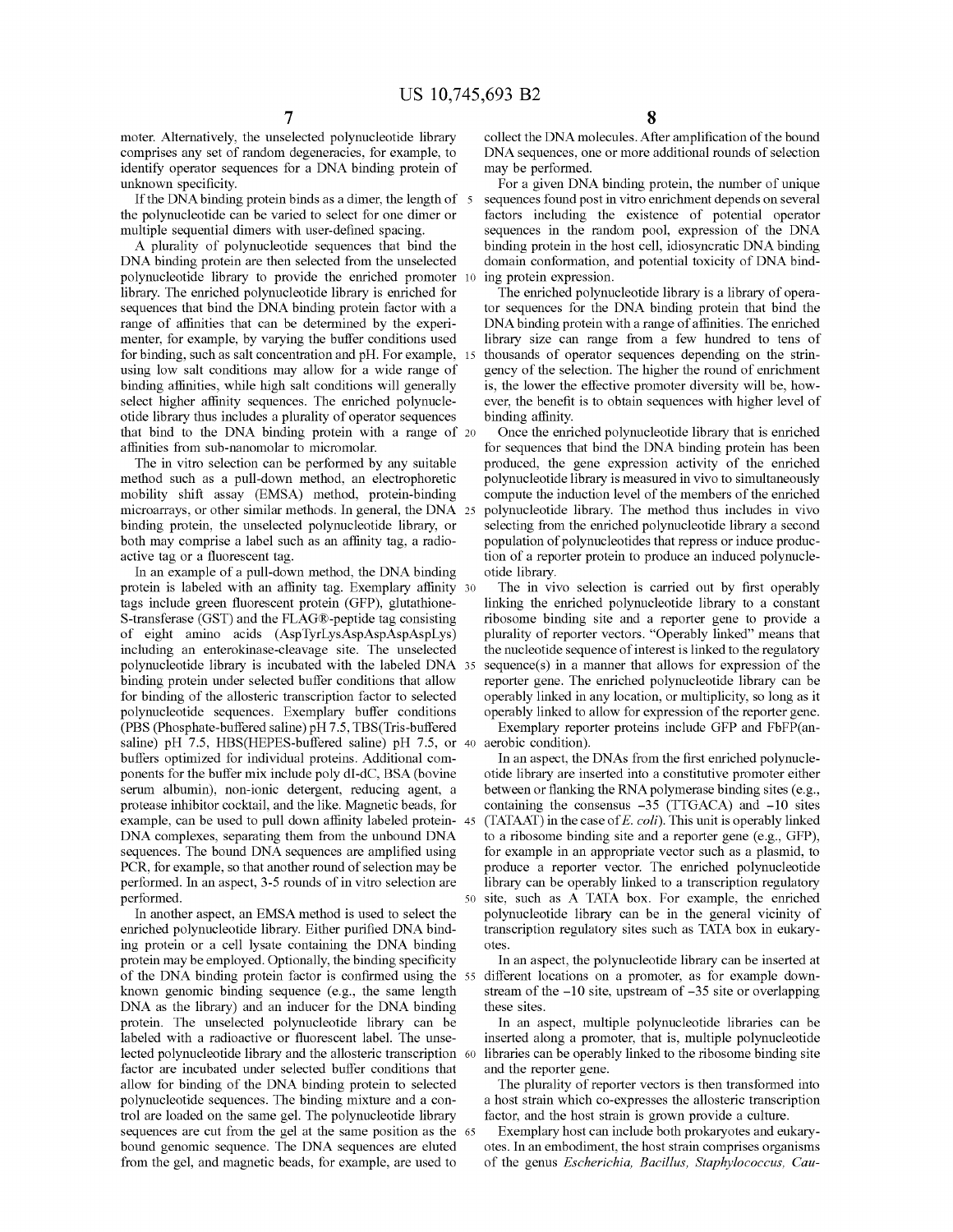*lobacter, Streptococcus, Streptomyces, Mycoplasma, Aliivibrio, Synechocystis, Azotobacter, Pseudomonas, Agrobacterium, Zymomonas, Saccharomyces, Yarrowia, Pichia* or a combination comprising at least one of the foregoing. Host strains and examples are provided in Table 3:

TABLE 3

|             |                                                                                          | Organism genera and example species                                                                                                        |    |
|-------------|------------------------------------------------------------------------------------------|--------------------------------------------------------------------------------------------------------------------------------------------|----|
| System      | Organism genus                                                                           | Example species                                                                                                                            | 10 |
| Prokaryotes | Escherichia<br>Bacillus<br>Staphylococcus                                                | E. coli<br>B. subtilis, B. thermophiles,<br><b>B.</b> anthracis<br>S. aureus, S. epidermidis                                               |    |
|             | Caulobacter<br>Streptococcus<br><b>Thermus</b><br>Streptomyces                           | C. Crescentus<br>S. pyogenes, S. pneumoniae<br>T. aquaticus, T. thermophilus<br>S. coelicolor, S. antibioticus,<br>S. avermitilis          | 15 |
|             | Mycoplasma<br>Aliivibrio<br>Synechocystis<br>Azotobacter<br>Pseudomonas<br>Agrobacterium | M. Pneumoniae, M. genitalium<br>A. fischeri<br>$S.$ sp PCC6803<br>A. vinelandii<br>P. aeruginosa, P. putida, P. syringae<br>A. tumefaciens | 20 |
| Eukaryotes  | Zymomonas<br>Saccharomyces<br>Yarrowia<br>Pichia                                         | Z. mobills<br>S. cerevisiae<br>Y. lipolytica<br>P. pastoris                                                                                | 25 |

Once the host strain culture has been grown, the culture is divided into two split cultures, and an inducer molecule for the DNA binding protein is added into one of the two split cultures to provide a non-induced culture and an induced culture. Exemplary aTF-inducer pairs are provided in Table 4.

TABLE 4

|       | Inducer                              | Native host                     |
|-------|--------------------------------------|---------------------------------|
| CmeR  | Taurocholate, chelate,<br>salicylate | Campylobacter jejuni            |
| CymR  | p-cumate, p-cymene                   | Pseudomonas putida              |
| DesT  | stearate                             | Pseudomonas aeruginosa          |
| LmrA  | flavonoids                           | Bacillus subtilis               |
| NalC. | chlorinated phenols                  | Pseudomonas aeruginosa          |
| PmeR  | flavonoids                           | Pseudomonas syringae            |
| OacR  | berberine (alkaloid)                 | Staphylococcus aureus           |
| RolR  | resorcinol                           | Corynebacterium glutamicum      |
| SmeT  | triclosan                            | Stenotrophomonas<br>maltophilia |
| TetR  | tetracycline                         | Escherichia coli                |
| TtgR  | phloretin, naringenin,<br>quercetin  | Pseudomonas putida              |

A control culture is produced that is a culture transformed with the plurality of reporter vectors with no DNA binding

protein expression.<br>The control culture, the non-induced culture and the <sup>55</sup> induced culture are sorted by reporter protein intensity (e.g., fluorescence intensity), to provide a sorted control culture, a sorted non-induced culture, and a sorted induced culture. Sorting can be done, for example, using florescent-activated-cell-sorting (FACS), for example. FACS allows the separation of the target cell population from the rest of the population based on a given parameter (e.g., fluorescence). To separate the desired population, users can directly circle out the desired population (referred as "drawing gates" or "gating") on the population distribution graph in the corre- 65 sponding program. Then the cell sorter executes the sorting based on the gates drawn.

Binning is then done to provide culture portions comprising a plurality of promoters that provide specified reporter intensities, referred to as gates. The gates provide a convenient means by which to group the control promoter 5 sequences, non-induced promoter sequences and induced promoter sequences by activity level. The method thus includes binning the sorted control culture, the sorted noninduced culture and the sorted induced culture to produce one or more control gates, one or more non-induced gates 10 and one or more induced gates, wherein the one or more control gates comprises a control promoter library, the one or more non-induced gates comprises a non-induced promoter library, and the one or more induced gates comprises the induced promoter library.

For example, the activity of each promoter sequence ( enriched polynucleotide library member operably linked to a ribosome binding site) is measured in terms of reporter level, e.g., GFP level. To simultaneously measure the activity of all the promoter sequences, we classify them into bins 20 based on GFP fluorescence. The number of bins is adjusted depending on the range of promoter activities exhibited. For instance, promoter activities over a 100 fold range are captured in 4-5 bins. The width of each bin is limited by the accuracy of cell sorting. A "gate" is applied in the cell sorter 25 to collect cells within a specified fluorescence range. The gates provide a convenient means by which to group the control sequences, non-induced sequences and induced sequences by activity level. A gate is a portion of a culture comprising a plurality of promoters of specified reporter intensities. Cells containing the enriched polynucleotide library, enriched polynucleotide library+DNA binding protein, enriched polynucleotide library+DNA binding protein+ inducer are thus sorted based on their activity.

The control promoter library, the non-induced promoter 35 library, and the induced promoter library are then sequenced and analyzed. The control promoter library, the non-induced promoter library and the induced promoter library are cultured and amplified to provide an amplified control promoter library, an amplified non-induced promoter library and an 40 amplified induced promoter library. Culturing is done, for example, overnight. Amplification can be done with a sequencing primer and a barcode primer, for example, using PCR techniques. The barcode primer is an identifier sequence that allows the sequence reads to be separated into 45 the appropriate library. Thus, the barcode primer allows for demuliplexing after sequencing.

Then each of the amplified control promoter library, the amplified non-induced promoter library and the amplified induced promoter library are sequenced using quantitative 50 next generation sequencing to provide a plurality of sequenced promoters. Each of the plurality of sequenced promoters can be found in one or more of the control promoter library, the non-induced promoter library and the induced promoter library.

In an aspect, sequencing comprises next generation sequencing (NGS), also called high throughput, massively parallel, or deep sequencing. While there are different platforms that allow for NGS, all NGS platforms provide for the parallel sequencing of millions of DNA sequences. Next generation sequencing allows for the quantitation of the proportion of a sequence in each gate, and for normalization across the total of sequence number.

For each promoter sequence, the fluorescence can be ascertained from the gate in which it was found. If the gate width is too narrow, a promoter sequence may be found in multiple gates because fluorescence follows a Gaussian distribution. In such a case, the effective fluorescence of that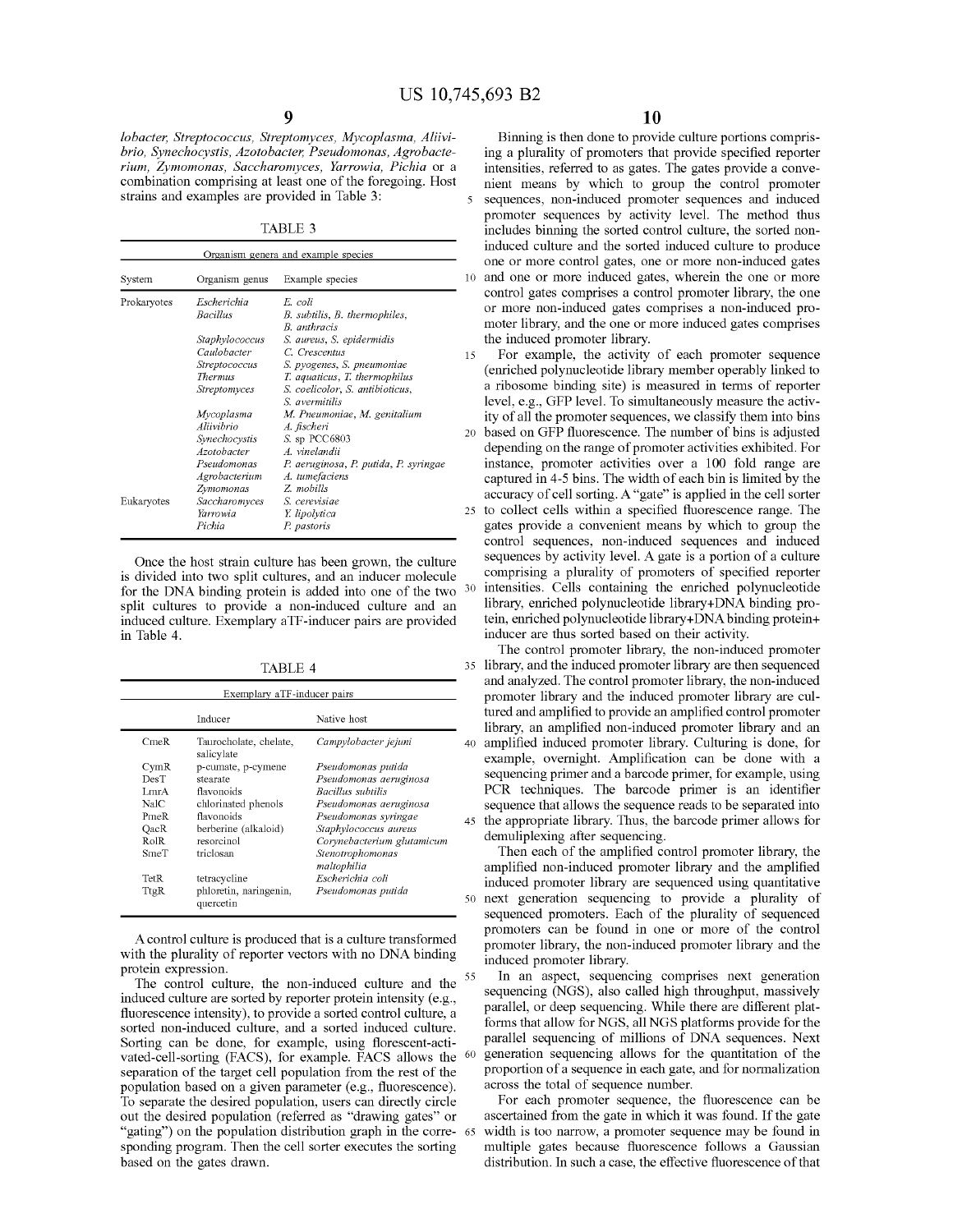promoter sequence is measured as a weighted sum across multiple, where the weights represent normalized abundance within each gate.

The fluorescence change for different conditions can then The step is the different conditions of each sequenced promoter under the different of Step 1: In vitro Selection for Non-Native Promoters that Bind to an Allosteri ferent conditions, specifically, control with no DNA binding protein, non-induced and induced.

Metrics are then provided for the sequenced promoters. At least five metrics can be measured for each promoter sites. An embodiment of the in vitro selection is provided in sequence: fluorescence level of constitutive promoter, promoter repressed by DNA binding protein, and promoter induced by adding inducer, fold repression (ratio of fluorescence of constitutive promoter to promoter repressed by  $_{15}$ DNA binding protein), and fold induction or an association constant (ka) dynamic range (ratio of fluorescence of promoter+DNA binding protein+inducer to promoter+DNA binding protein). The method thus includes providing a control metric, a non-induced metric, and/or an induced <sup>20</sup> metric for at least a portion of the plurality of sequenced promoters based upon identification of each of the at least a portion of the plurality of sequenced promoters in the control promoter library, the non-induced promoter library 25 and/or the induced promoter library. The metric(s) can be obtained for each unique promoter sequence. Depending on the size of the promoter library, we can quantify the "phenotype" of thousands to hundreds of thousands of promoter sequences simultaneously. The control metric, non-induced operator sequences that bind to the allosteric transcription metric, and/or induced metric are then used to determine the induction/repression for the at least a portion of the plurality of sequenced promoters.

From the control metric, the non-induced metric and the induced metric for each of the at least a portion of the plurality of sequenced promoters, an induction/repression property is then determined.

An induction table is then provided including each of the  $40$ at least a portion of the plurality of sequenced promoters comprising the promoter sequence and the control metric, non-induced metric, and induced metric, wherein the control metric, non-induced metric, and induced metric provide an  $_{45}$ induction/repression property of the promoter sequence for the DNA binding protein and the inducer molecule.

dose-response experiment, carrying out induction at differ-<br>ent inducer concentrations, will allow us to measure additional performance characteristics such as operational range (ligand responsiveness upper and lower bound) and transfer function (through Hill coefficient curve fitting) of induction response.

Finally, based upon the induction table, a synthetic promoter having a specified induction and/or repression for the DNA binding protein and the inducer molecule is selected.

Further included herein are biosensors comprising a synthetic promoter identified by the process described herein, wherein the biosensor is responsive to the concentration of the inducer molecule. In an aspect, the synthetic promoter does not comprise the sequence bound by the DNA binding protein in nature.

The invention is further illustrated by the following non-limiting examples.

#### EXAMPLES

## Example **1:** Brief Description of the Method of

Starting from random sequences, a first population of DNA sequences that bind to an allosteric transcription factor (aTF) is selected to produce an enriched library of operator

FIG. **2.** 

First, an unselected polynucleotide library is provided that includes a plurality of random degeneracies over one or more regions of a known constitutive promoter. Exemplary libraries are provided in Example 2. An exemplary unselected polynucleotide is 12 to **40** base pairs, specifically 16 to 19 base pairs in length. In an alternative aspect, the unselected polynucleotide library comprises any set of random degeneracies, for example, to identify operator sequences for an aTF of unknown specificity.

Second, the polynucleotide sequences that bind the allosteric transcription factor are selected from the unselected polynucleotide library to provide the enriched polynucleotide library. The enriched polynucleotide library is enriched for sequences that bind the allosteric transcription factor with a range of affinities that can be determined by the experimenter, for example, by varying the buffer conditions used for binding, such as salt concentration and pH. The enriched polynucleotide library thus includes a plurality of factor with a range of affinities. The in vitro selection can be performed by any suitable method such as a pull-down method or an electrophoretic mobility shift assay (EMSA) method. In either method, the allosteric transcription factor, the unselected polynucleotide library, or both may comprise a label such as an affinity tag, a radioactive tag or a fluorescent tag.

Step 2: In vivo Selection of the Enriched Library

Once the enriched polynucleotide library that is enriched for sequences that bind the allosteric transcription factor has been produced, the gene expression activity of the enriched polynucleotide library is measured in vivo to simultaneously compute the induction level of the members of the enriched polynucleotide library. This is carried out by binning and sequencing three populations: enriched polynucleotide library alone, enriched polynucleotide library+aTF, enriched polynucleotide+aTF+inducer. FIG. **3** shows an embodiment Kinetic profiles can also be extracted. For example, a of the in vivo activity measurement.

> In an aspect, the DNAs from the first enriched polynucleotide library are inserted into a constitutive promoter either between or flanking the RNA polymerase binding sites (e.g., containing the consensus -35 (TTGACA) and **-10** sites (TATAAT) in the case of E. *coli).* This unit is operably linked 55 to a ribosome binding site and a reporter gene (e.g., GFP), for example in an appropriate vector such as a plasmid, to produce a reporter vector, which is then transformed into a host strain such as E. *coli.* The host strain co-expresses the allosteric transcription factor used for the in vitro selection. The host strain is then grown to provide a culture. The culture is divided into two split cultures and an inducer molecule for the allosteric transcription factor is added into one of the split cultures to provide a non-induced culture and an induced culture. A control culture transformed with the plurality of reporter vectors with no allosteric transcription factor expression is also prepared. The control culture, the non-induced culture and the induced culture are sorted by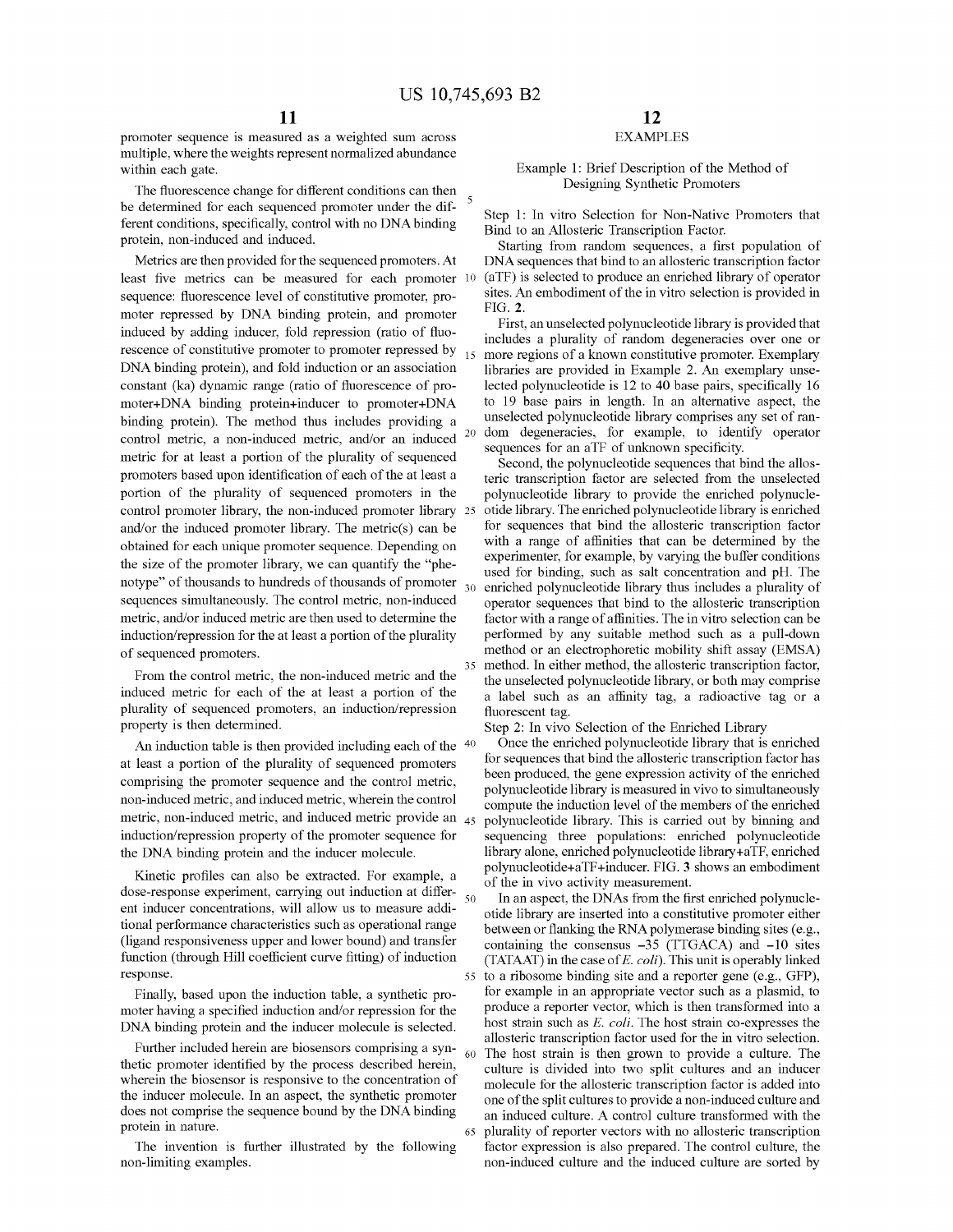reporter protein intensity (e.g., fluorescence intensity) to provide a sorted control culture, a sorted non-induced culture, and a sorted induced culture. Sorting can be done, for example, using FACS.

Binning of the sorted control culture, the sorted non- <sup>5</sup> induced culture and the sorted induced culture produces one or more control gates, one or more non-induced gates and one or more induced gates. The gates provide a convenient means by which to group the control promoter sequences, non-induced promoter sequences and induced promoter sequences by activity level. A gate is a portion of a culture comprising a plurality of polynucletotides (e.g., promoters) of specified reporter intensities. The one or more control gates comprises a control promoter library, the one or more non-induced gates comprises a non-induced promoter library, and the one or more induced gates comprises the induced promoter library.

In a specific aspect, the activity of each promoter sequence is measured in terms of reporter GFP level. To simultaneously measure the activity of all the promoters, we 20 classify them into bins based on GFP fluorescence. The number of bins is adjusted depending on the range of promoter activities exhibited. The width of each bin is limited by the accuracy of cell sorting. A "gate" is applied in the cell sorter to collect cells within a fluorescence range. The gates provide a convenient means by which to group the control sequences and induced sequences by activity level. A gate is a portion of a culture comprising a plurality of promoters of specified reporter intensities. Cells containing the enriched polynucleotide library, enriched polynucleotide library+aTF, enriched polynucleotide library+aTF +inducer are sorted based on their activity.

Step 3: Sequencing and Analyzing the Control Promoter Library, the Non-Induced Promoter Library and the Induced Promoter Library

The control promoter library, the non-induced promoter library, and the induced promoter library are then sequenced and analyzed.

The control promoter library, the non-induced promoter library and the induced promoter library are cultured, for 40 example, overnight, prior to sequencing. The control promoter library, the non-induced promoter library, and the induced promoter library are amplified, for example, using PCR, prior to sequencing. Amplification can be done with a sequencing primer and a barcode primer, for example.

In a specific example, cells from each bin are grown till they reach optical density (OD600) of 0.1-0.2. Their plasmids are harvested and promoter sequence is amplified by 10-15 cycles of PCR amplification. Each bin is assigned a unique barcode primer for demultiplexing after next-gen- 50 eration sequencing.

In an aspect, sequencing comprises next generation sequencing (NGS), also called high throughput, massively parallel, or deep sequencing. While there are different platforms that allow for NGS, all NGS platforms provide for the 55 parallel sequencing of millions of DNA sequences. Next generation sequencing allows for the quantitation of the proportion of a sequence in each gate, and for normalization across the total of sequence number.

For each promoter sequence, the fluorescence can be 60 ascertained from the bin in which it was found. If the bin width is too narrow, a promoter sequence may be found in multiple bins because fluorescence follows a Gaussian distribution. In such a case, the effective fluorescence of that promoter sequence is measured as a weighted sum across 65 -35 site, TTGACA multiple, where the weights represent normalized abundance within each bin.

The fluorescence change for different conditions can then be determined for each sequenced promoter under the different conditions, specifically, control with no allosteric transcription factor, non-induced and induced.

At least five metrics can be measured for each promoter sequence: fluorescence level of constitutive promoter, promoter repressed by aTF, and promoter induced by adding inducer, fold repression (ratio of fluorescence of constitutive promoter to promoter repressed by aTF), and fold induction or an association constant (ka) dynamic range (ratio of fluorescence of promoter+aTF +inducer to promoter+aTF).

The metric(s) can be obtained for each unique promoter sequence. Depending on the size of the promoter library, we can quantify the "phenotype" of thousands to hundreds of thousands of promoter sequences simultaneously.

Thus, the quantitative NGS allows for providing a control metric, a non-induced metric, and/or an induced metric for at least a portion of the plurality of sequenced promoter based upon identification of the at least a portion of the plurality of sequenced promoters in the control promoter library, the non-induced promoter library and/or the induced promoter library. The control metric, non-induced metric, and/or induced metric are then used to determine the induction/repression for the at least a portion of the plurality of sequenced promoters.

The induction/repression properties of the at least a portion of the plurality of sequenced promoters can be expressed as a table of promoters that states the sequence of the promoter, metric (e.g., expression level as reported by fluorescence) under all three conditions (promoter, promoter+aTF, promoter+aTF+inducer), fold repression and fold induction (or dynamic range).

Kinetic profiles can also be extracted. For example, a dose-response experiment, carrying out induction at differ-<sup>35</sup> ent inducer concentrations, will allow us to measure additional performance characteristics such as operational range (ligand responsiveness upper and lower bound) and transfer function (through Hill coefficient curve fitting) of induction response.

Using the induction table, a synthetic promoter having a specified induction and/or repression for the allosteric transcription factor and the inducer molecule is selected. In an aspect, the selected synthetic promoter may be used to prepare a vector comprising the synthetic promoter, e.g.,  $45$  operator operably linked to a ribosome binding site. The allosteric transcription factor may be expressed from the same vector, or may be expressed from a different vector.

#### Example 2: Exemplary Unselected Promoter Library

The following exemplary unselected promoter libraries are based on the TetR family transcription repressors. The library is designed to include the *E. coli* RNA polymerase holoenzyme interacting  $-35$  and  $-10$  regions. The library also includes a constant RBS site. Other accessory sequences are for the promoter architecture or cloning purposes. The library is illustrated in FIG. **4.** 

The components of the library sequences include:

**Ribosome binding site:** 

GAATTCATTAAAGAGGAGAAAGGT

 $(SEQID NO; 1)$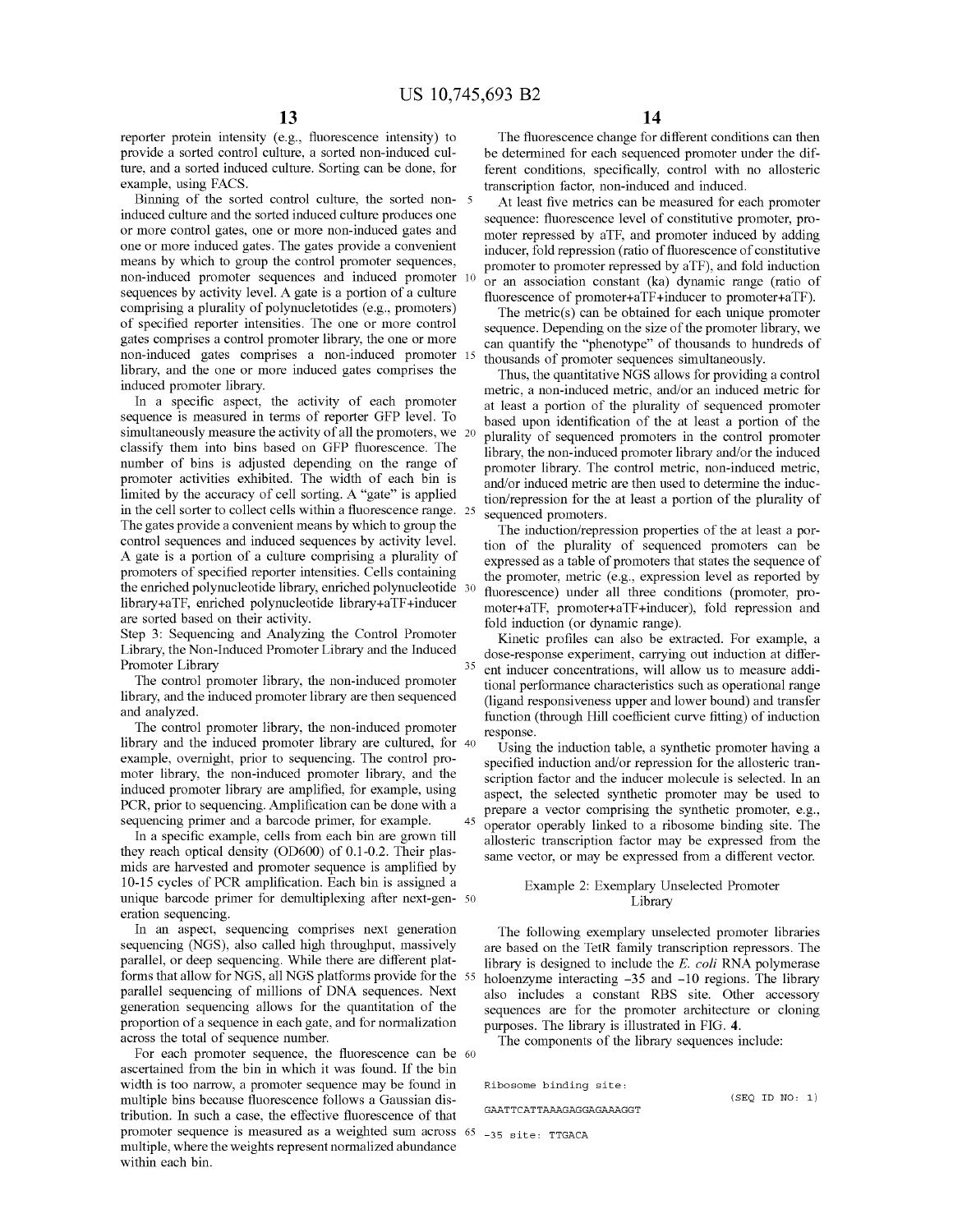-continued -10 Site, TATAAT **BsaI recognition sequence: GGTCTC BasI recognition cut site: CTGA Control Sequence:**   $(SEQ ID NO: 2)$ TGCGACGGTCTCACTGAGGCGCGCCTTGACATCGCATCTTTTTGTACCTA TAATAGATTCATGATGAGAATTCATTAAAGAGGAGAAAGGT **Libraries:**  CSI 16N-BsaI,  $(SEQ ID NO: 3)$ TGCGACGGTCTCACTGAGGCGCGCCTTGACANNNNNNNNNNNNNNNNTAT AATAGATTCATGATGAGAATTCATTAAAGAGGAGAAAGGT CSI 17N-BsaI,  $(SEQ ID NO; 4)$ TGCGACGGTCTCACTGAGGCGCGCCTTGACANNNNNNNNNNNNNNNNNTA TAATAGATTCATGATGAGAATTCATTAAAGAGGAGAAAGGT  $(SEO ID NO: 5)$ ATAATAGATTCATGATGAGAATTCATTAAAGAGGAGAAAGGT CSI 19N-BsaI

**16** 

sion of a green fluorescent protein using the Golden Gate assembly method. Following the transformation and overnight growth in E. *coli* DHl0B, the fluorescent intensity distribution was profiled using a flow cytometer with 488 nm laser and 510 (25) nm filter. The delivery of the transcription repressor was through a second vector containing constitutively expressing PmeR protein. The fluorescent intensity distribution shift was captured with a flow cytometer after over-night growth. A decrease of overall fluores- $10$  cent intensity was observed. The induction assay was conducted with the addition of 300 uM naringenin to the previous E. *coli* population with decreased fluorescence. Following the over-night growth, an overall increase in fluorescent intensity was captured with a flow cytometer 15 measurement.

> Example 4: Results for DesT-a Stearate-Responsive Allosteric Transcription Factor

20 In this example, the allosteric transcription factor was DesT (repressor) and the inducer molecule was stearate (sodium salt). The results are shown in FIG. **6.** 

The post in vitro enrichment of polynucleotides (with DesT protein) was cloned into a vector to drive the expres-25 sion of a green fluorescent protein using the Golden Gate assembly method. Following the transformation and overnight growth in E. *coli* DHl0B, the fluorescent intensity distribution was profiled using a flow cytometer with 488 nm laser and 510 (25) nm filter. The delivery of the tran-30 scription repressor was through a second vector containing constitutively expressing DesT protein. The fluorescent intensity distribution shift was captured with a flow cytometer after over-night growth. A decrease of overall fluorescent intensity was observed. The induction assay was con-35 ducted with the addition of 250 uM stearate to the previous E. *coli* population with decreased fluorescence. Following the over-night growth, an overall increase in fluorescent

intensity was captured with a flow cytometer measurement. For example, for bacterial repressor TtgR, results are given in Table 5:

TABLE 5

|                                                                                             |       | Promoter sequences and induction/repression |           |                                   |                   |
|---------------------------------------------------------------------------------------------|-------|---------------------------------------------|-----------|-----------------------------------|-------------------|
| Promoter sequence<br>(including -35 and -10 Repressed naringenin Fold phloretin<br>reqions) | (au)  | Induced<br>with 400<br>μM<br>(au)           | induction | Induced<br>with 400<br>μM<br>(au) | Fold<br>induction |
| TTGACATACATACGCGT<br>GTGTATGTATAAT<br>SEQ ID NO: 7                                          | 6512  | 20241                                       | 3.1       | 33643                             | 5.2               |
| TTGACATACAATCACG<br>GTTGTATATAAT<br>SEO ID NO: 8                                            | 26598 | 50162                                       | 1.9       | 77021                             | 2.9               |
| TTGACATACATGCGTG<br>AATGTATGTTATAAT<br>SEQ ID NO: 9                                         | 5135  | 10300                                       | 2.0       | 16383                             | 3.2               |
| TTGACATACATCCATGA<br><b>GTGTATGTATAAT</b><br>SEO ID NO: 10                                  | 2939  | 18533                                       | 6.3       | 40363                             | 13.7              |

au - arbitrary fluorescence units

CSI 18N-BsaI:

TGCGACGGTCTCACTGAGGCGCGCCTTGACANNNNNNNNNNNNNNNNNNT

 $(SEQ ID NO; 6)$ TGCGACGGTCTCACTGAGGCGCGCCTTGACANNNNNNNNNNNNNNNNNNN

TATAATAGATTCATGATGAGAATTCATTAAAGAGGAGAAAGGT

#### Example 3: Results for PmeR-a Flavonoid-Responsive Allosteric Transcription Factor

In this example, the allosteric transcription factor was PmeR (repressor) and the inducer molecule was naringenin. The results are shown in FIG. **5.** 

The post in vitro enrichment of polynucleotides (with PmeR protein) was cloned into a vector to drive the expres-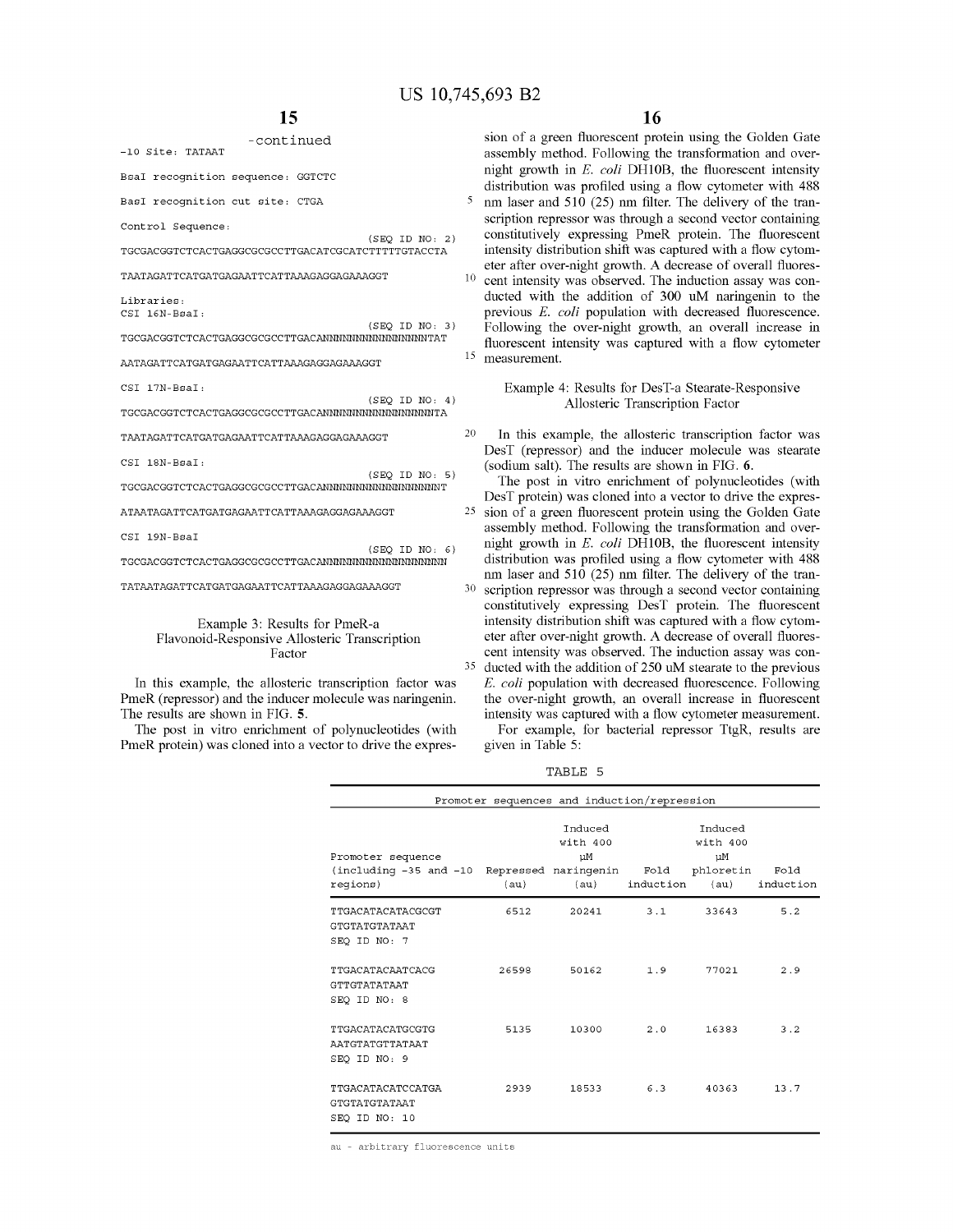#### Example 5: Systematic Evolution and Characterization of Inducible Promoters for Each of the 6 TetR Family aTFs

Besides the sequences provided in examples 3 and 4, we also systematically evolved and characterized thousands of inducible promoters for each of the 6 TetR family aTFs. The results are shown in FIG. **7.** 

In FIG. **7,** each dot presents a promoter with unique fold induction and repression profiles. We also tested the native promoters for 6 TetR family aTFs by operably linking each native promoter to a RBS and a reporter protein (the same RBS and reporter protein used for the promoter libraries). Native promoters' fold induction and repression profiles are included in the figure and marked as a single black dot in each panel of the figure. Native promoters are the promoters repressed by aTFs in their native host organisms.

The fold induction results are also summarized Table 6. Sequences of native promoters are shown in Table 7.

TABLE 6

| Fold induction results |                                   |                                                |                                                  |                |
|------------------------|-----------------------------------|------------------------------------------------|--------------------------------------------------|----------------|
| Transcription factor   | Native promoter<br>fold induction | Designed<br>promoters' fold<br>induction range | Presence of<br>designed<br>promoters<br>(Yes/No) | $\overline{c}$ |
| PmeR                   | 6                                 | $1 - 50$                                       | Yes                                              |                |
|                        |                                   | 50-100                                         | Yes                                              | 3              |
|                        |                                   | 100-200                                        | Yes                                              |                |
|                        |                                   | >200                                           | Yes                                              |                |
| TtgR                   | 6                                 | $1 - 50$                                       | Yes                                              |                |
|                        |                                   | 50-100                                         | Yes                                              |                |
|                        |                                   | 100-200                                        | Yes                                              |                |
|                        |                                   | >200                                           | Yes                                              | 3              |
| NalC                   | 12                                | $1 - 50$                                       | Yes                                              |                |
|                        |                                   | 50-100                                         | Yes                                              |                |
|                        |                                   | 100-200                                        | Yes                                              |                |
|                        |                                   | >200                                           | Yes                                              |                |
| CmeR                   | $\mathbf{1}$                      | $1 - 10$                                       | Yes                                              |                |
|                        |                                   | $10 - 20$                                      | Yes                                              |                |
|                        |                                   | $20 - 30$                                      | Yes                                              | $\overline{4}$ |
|                        |                                   | $30 - 40$                                      | No                                               |                |
| SmeT                   | $\mathbf{1}$                      | $1 - 10$                                       | Yes                                              |                |
|                        |                                   | $10 - 20$                                      | Yes                                              |                |
|                        |                                   | $20 - 30$                                      | Yes                                              |                |
|                        |                                   | $30 - 40$                                      | Yes                                              |                |
| DesT                   | 1                                 | $1 - 50$                                       | Yes                                              | 4              |
|                        |                                   | 50-100                                         | Yes                                              |                |
|                        |                                   | 100-200                                        | No                                               |                |
|                        |                                   | >200                                           | Yes                                              |                |
|                        |                                   |                                                |                                                  |                |

|--|

**18** 

The use of the terms "a" and "an" and "the" and similar referents (especially in the context of the following claims) are to be construed to cover both the singular and the plural, unless otherwise indicated herein or clearly contradicted by context. The terms first, second etc. as used herein are not meant to denote any particular ordering, but simply for convenience to denote a plurality of, for example, layers. The terms "comprising", "having", "including", and "containing" are to be construed as open-ended terms (i.e., meaning "including, but not limited to") unless otherwise noted. Recitation of ranges of values are merely intended to serve as a shorthand method of referring individually to each separate value falling within the range, unless otherwise indicated herein, and each separate value is incorporated into the specification as if it were individually recited herein. The endpoints of all ranges are included within the range and 20 independently combinable. All methods described herein can be performed in a suitable order unless otherwise indicated herein or otherwise clearly contradicted by context. The use of any and all examples, or exemplary lan- $25 \text{ gauge (e.g., "such as"), is intended merely to better illustrate}$ the invention and does not pose a limitation on the scope of the invention unless otherwise claimed. No language in the specification should be construed as indicating any non- $30<sub>0</sub>$  claimed element as essential to the practice of the invention as used herein.

While the invention has been described with reference to an exemplary embodiment, it will be understood by those skilled in the art that various changes may be made and equivalents may be substituted for elements thereof without departing from the scope of the invention. In addition, many modifications may be made to adapt a particular situation or material to the teachings of the invention without departing  $40$  from the essential scope thereof. Therefore, it is intended that the invention not be limited to the particular embodiment disclosed as the best mode contemplated for carrying out this invention, but that the invention will include all 45 embodiments falling within the scope of the appended claims. Any combination of the above-described elements in all possible variations thereof is encompassed by the invention unless otherwise indicated herein or otherwise clearly contradicted by context.

|      |         | Transcription factors and native promoter sequences            |
|------|---------|----------------------------------------------------------------|
|      |         | Transcription factor SEQ ID NO: Native promoter sequence       |
| PmeR | 11      | GTTTACAAACAACCGCGAATGTAAGTATATTCCTTAGCA                        |
| TtqR | $12 \,$ | TATTTACAAACAACCATGAATGTAAGTATATTCCTTAGCA                       |
| NalC | 13      | TTGACGCTGGTCATTTAAGAACTGTATCGTACAGTACT                         |
| CmeR | 14      | TTTCTGTAATAAATATTACAATTTTTAATTTAATTTTTC                        |
| SmeT | 15      | TTTACAAACAAACAAGCATGTATGTATTTTCGCACCCATCA                      |
| DesT | 16      | AGTGAACGCTTGTTGACTCGATTGCGGGAACGGCAAAGTTTTGTGAACG<br>ATCGTTCAC |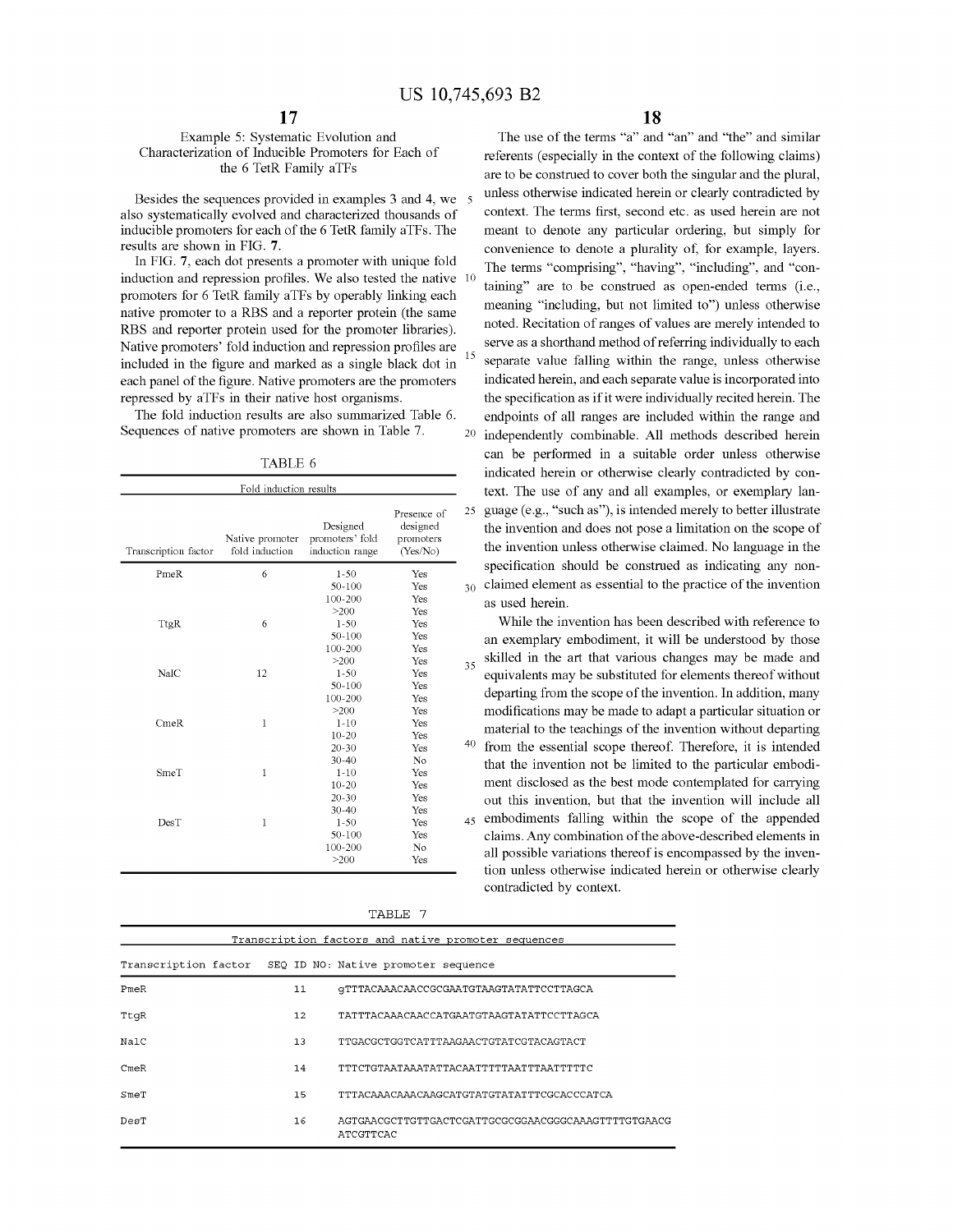SEQUENCE LISTING

**<160>** NUMBER OF SEQ ID NOS, 16 **<210>** SEQ ID NO 1 **<211>** LENGTH, 24 **<212>** TYPE, DNA **<213>** ORGANISM, **Artificial Sequence <220>** FEATURE, **<223>** OTHER INFORMATION, **Ribosome** binding **site <400>** SEQUENCE, 1 gaattcatta aagaggagaa aggt <210> SEQ ID NO 2 <211> LENGTH, 91 <212> TYPE, DNA <213> ORGANISM, Artificial <220> FEATURE, <223> OTHER INFORMATION, Control Sequence <400> SEQUENCE, 2 24 tgcgacggtc tcactgaggc gcgccttgac atcgcatctt tttgtaccta taatagattc 60 atgatgagaa ttcattaaag aggagaaagg t 91 <210> SEQ ID NO 3 <211> LENGTH, 90 <212> TYPE, DNA <213> ORGANISM, Artificial <220> FEATURE, <223> OTHER INFORMATION, CSI 16N-BsaI <220> FEATURE, <221> NAME/KEY, misc\_feature <222> LOCATION, (32) .. (47) <223> OTHER INFORMATION, n is a, c, g, or t <400> SEQUENCE, 3 **tgcgacggtc tcactgaggc gcgccttgac annnnnnnnn nnnnnnntat aatagattca 60**  tgatgagaat tcattaaaga ggagaaaggt 90 <210> SEQ ID NO 4 <211> LENGTH, 91 <212> TYPE, DNA <213> ORGANISM, Artificial <220> FEATURE, <223> OTHER INFORMATION, CSI 17N-BsaI <220> FEATURE, <221> NAME/KEY, misc\_feature <222> LOCATION, (32) .. (48) <223> OTHER INFORMATION, n is a, c, g, or t <400> SEQUENCE, 4 **tgcgacggtc tcactgaggc gcgccttgac annnnnnnnn nnnnnnnnta taatagattc 60**  atgatgagaa ttcattaaag aggagaaagg t 91 <210> SEQ ID NO 5 <211> LENGTH, 92 <212> TYPE, DNA <213> ORGANISM, Artificial  $<$  220 > FEATURE: <223> OTHER INFORMATION, CSI 18N-BsaI <220> FEATURE, <221> NAME/KEY, misc\_feature <222> LOCATION, (32) .. (49) <223> OTHER INFORMATION, n is a, c, g, or t <400> SEQUENCE, 5

**tgcgacggtc tcactgaggc gcgccttgac annnnnnnnn nnnnnnnnnt ataatagatt 60**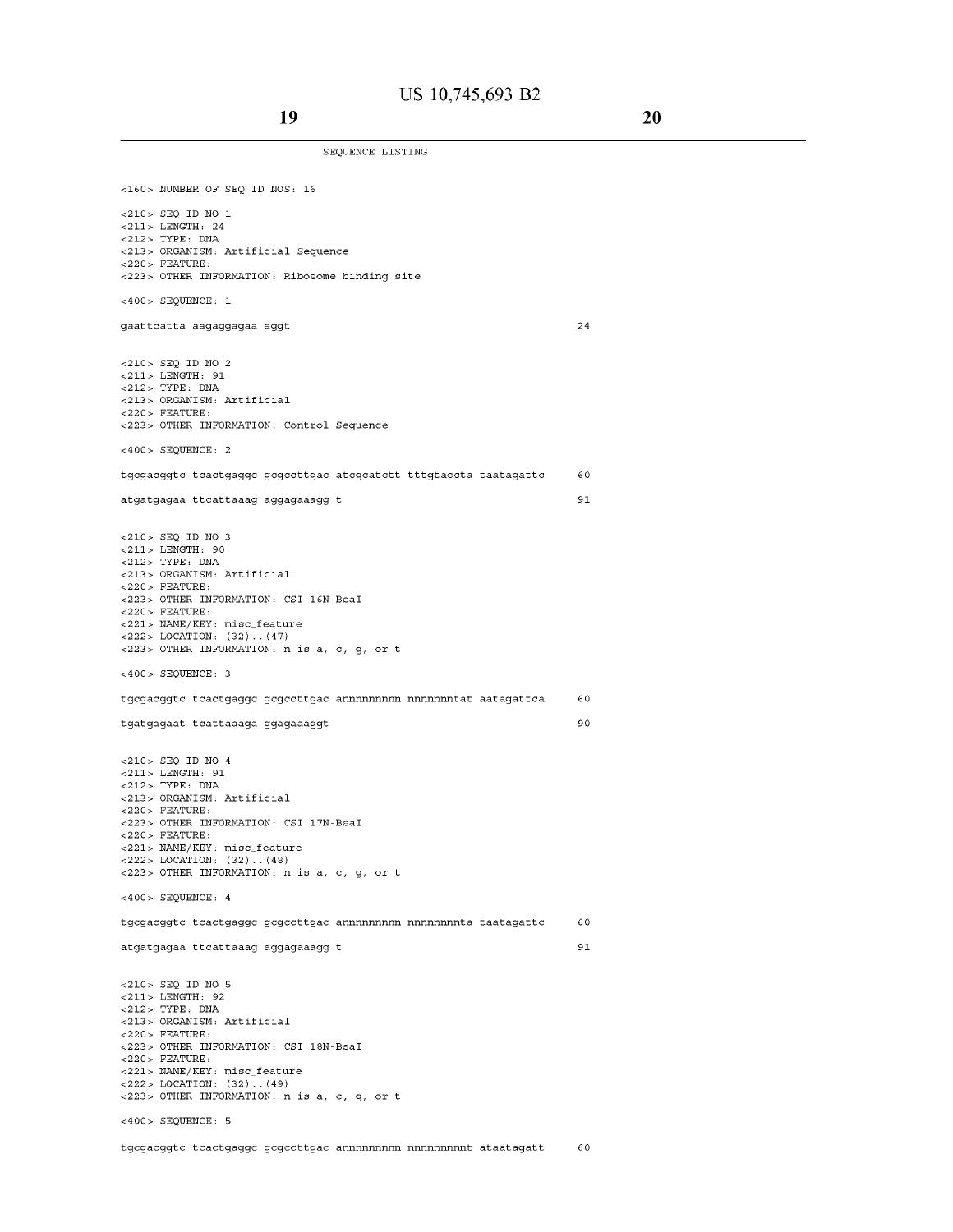| catgatgaga attcattaaa gaggagaaag gt                                                                                                                                                                                                                                                                 | 92 |
|-----------------------------------------------------------------------------------------------------------------------------------------------------------------------------------------------------------------------------------------------------------------------------------------------------|----|
| <210> SEQ ID NO 6<br>$<$ 211> LENGTH: 93<br>$<$ 212> TYPE: DNA<br><213> ORGANISM: Artificial<br>$<$ 220 > FEATURE:<br><223> OTHER INFORMATION: CSI 19N-BsaI<br>$<$ 220 > FEATURE:<br><221> NAME/KEY: misc_feature<br>$<222>$ LOCATION: $(32)$ $(50)$<br><223> OTHER INFORMATION: n is a, c, q, or t |    |
| $<$ 400> SEQUENCE: 6                                                                                                                                                                                                                                                                                |    |
| tgcgacggtc tcactgaggc gcgccttgac annnnnnnnnn nnnnnnnnnn tataatagat                                                                                                                                                                                                                                  | 60 |
| tcatgatgag aattcattaa agaggagaaa ggt                                                                                                                                                                                                                                                                | 93 |
| <210> SEQ ID NO 7<br><211> LENGTH: 30<br>$<$ 212> TYPE: DNA<br><213> ORGANISM: Artificial<br>$<$ 220 > FEATURE:<br><223> OTHER INFORMATION: promoter sequence<br>$<400>$ SEQUENCE: 7                                                                                                                |    |
| ttgacataca tacgcgtgtg tatgtataat                                                                                                                                                                                                                                                                    | 30 |
| $<$ 210 > SEQ ID NO 8<br>$< 211$ > LENGTH: 28<br>$<$ 212> TYPE: DNA<br><213> ORGANISM: Artificial<br>$<$ 220> FEATURE:<br><223> OTHER INFORMATION: promoter sequence                                                                                                                                |    |
| <400> SEQUENCE: 8                                                                                                                                                                                                                                                                                   |    |
| ttgacataca atcacggttg tatataat                                                                                                                                                                                                                                                                      | 28 |
| <210> SEQ ID NO 9<br>$<$ 211> LENGTH: 31<br>$<212>$ TYPE: DNA<br><213> ORGANISM: Artificial<br>$<$ 220 > FEATURE:<br><223> OTHER INFORMATION: promoter sequence                                                                                                                                     |    |
| $<$ 400> SEQUENCE: 9                                                                                                                                                                                                                                                                                |    |
| ttgacataca tgcgtgaatg tatgttataa t                                                                                                                                                                                                                                                                  | 31 |
| <210> SEQ ID NO 10<br>$<$ 211> LENGTH: 30<br>$<$ 212> TYPE: DNA<br><213> ORGANISM: Artificial<br>$<$ 220 > FEATURE:<br><223> OTHER INFORMATION: promoter sequence                                                                                                                                   |    |
| $<400>$ SEQUENCE: 10                                                                                                                                                                                                                                                                                |    |
| ttgacataca tccatgagtg tatgtataat                                                                                                                                                                                                                                                                    | 30 |
| $<$ 210> SEQ ID NO 11<br><211> LENGTH: 39<br>$<$ 212> TYPE: DNA<br><213> ORGANISM: Artificial<br>$<$ 220 > FEATURE:<br><223> OTHER INFORMATION: promoter sequence                                                                                                                                   |    |
| $<$ 400> SEQUENCE: 11                                                                                                                                                                                                                                                                               |    |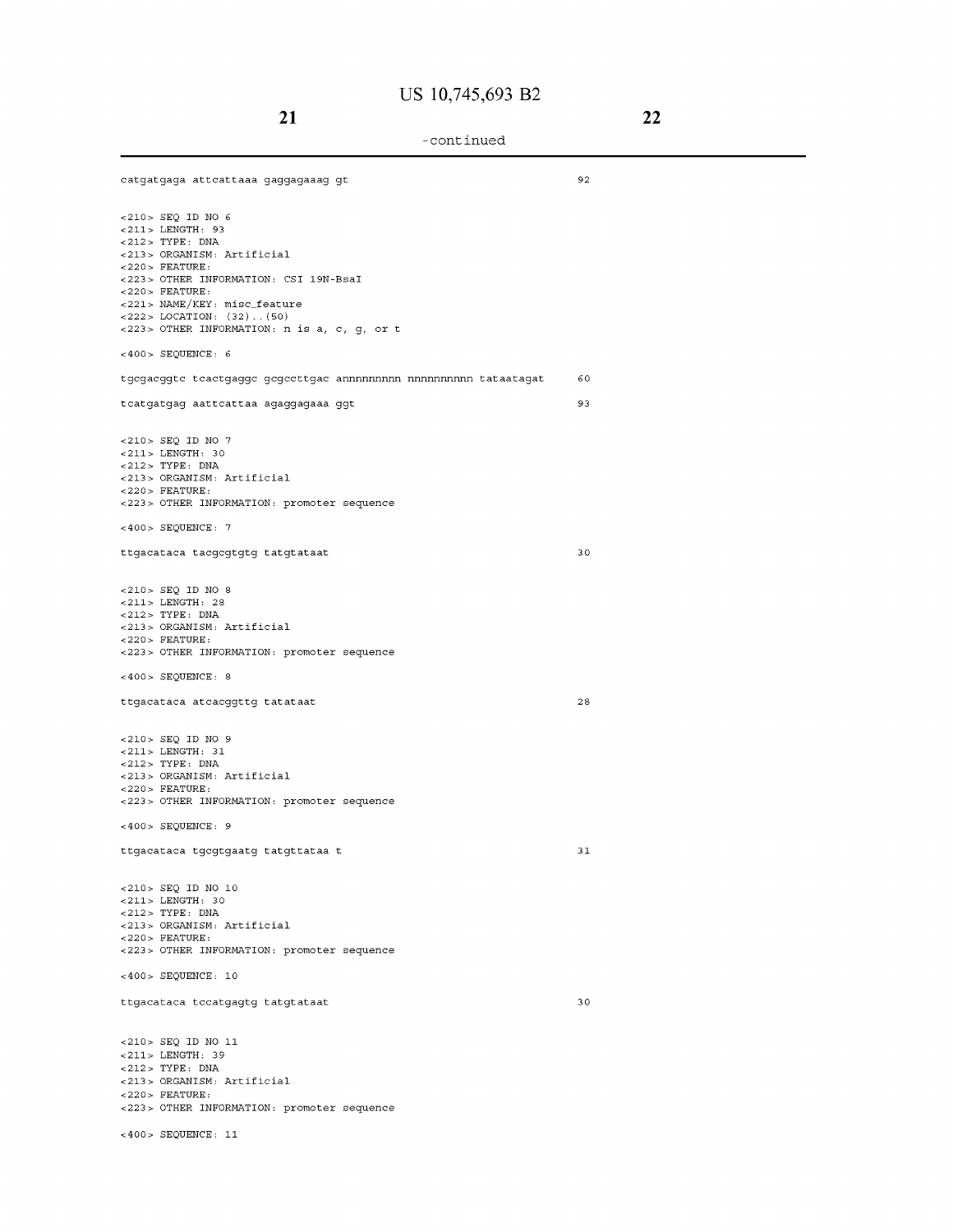| -continued |  |
|------------|--|
|------------|--|

| gtttacaaac aaccgcgaat gtaagtatat tecttagca                        | 39 |
|-------------------------------------------------------------------|----|
| $<$ 210> SEQ ID NO 12                                             |    |
| $< 211$ > LENGTH: 40                                              |    |
| $<$ 212> TYPE: DNA                                                |    |
| <213> ORGANISM: Artificial                                        |    |
| $<$ 220 > FEATURE:                                                |    |
| <223> OTHER INFORMATION: promoter sequence                        |    |
| $<400>$ SEQUENCE: 12                                              |    |
| tatttacaaa caaccatgaa tgtaagtata tteettagea                       | 40 |
| <210> SEQ ID NO 13                                                |    |
| $<$ 211> LENGTH: 38                                               |    |
| $<$ 212> TYPE: DNA                                                |    |
| <213> ORGANISM: Artificial                                        |    |
| $<$ 220 > FEATURE:                                                |    |
| <223> OTHER INFORMATION: promoter sequence                        |    |
| $<400>$ SEQUENCE: 13                                              |    |
| ttgacgctgg tcatttaaga actgtatcgt acagtact                         | 38 |
| <210> SEQ ID NO 14                                                |    |
| <211> LENGTH: 39                                                  |    |
| $<$ 212> TYPE: DNA                                                |    |
| <213> ORGANISM: Artificial                                        |    |
| $<$ 220 > FEATURE:<br><223> OTHER INFORMATION: promoter sequence  |    |
| $<400>$ SEQUENCE: 14                                              |    |
|                                                                   |    |
| tttetgtaat aaatattaea atttttaatt taattttte                        | 39 |
| <210> SEQ ID NO 15                                                |    |
| $< 211$ > LENGTH: 41                                              |    |
| $<$ 212> TYPE: DNA                                                |    |
| <213> ORGANISM: Artificial                                        |    |
| $<$ 220 > FEATURE:<br><223> OTHER INFORMATION: promoter sequence  |    |
| <400> SEQUENCE: 15                                                |    |
| tttacaaaca aacaagcatg tatgtatatt tegcacccat c                     | 41 |
|                                                                   |    |
| <210> SEQ ID NO 16<br>$<$ 211> LENGTH: 60                         |    |
| $<212>$ TYPE: DNA                                                 |    |
| <213> ORGANISM: Artificial                                        |    |
| $<$ 220 > FEATURE:                                                |    |
| <223> OTHER INFORMATION: promoter sequence                        |    |
| <400> SEQUENCE: 16                                                |    |
| agtgaacgct tgttgactcg attgcgcgga acgggcaaag ttttgtgaac gatcgttcac | 60 |

**The invention claimed is:** 

**1. A method of identifying a synthetic inducible promoter,** <sup>55</sup> **comprising** 

- **in vitro selecting a first population of polynucleotides that bind to a DNA binding protein to produce an enriched polynucleotide library by** 
	- **providing an unselected polynucleotide library com-** 60 **prising a plurality of random degeneracies over one or more regions of a 12 to 40 base pair polynucleotide sequence, and**
	- **selecting from the unselected polynucleotide library a plurality of polynucleotide sequences that bind the** <sup>65</sup> **DNA binding protein to provide the enriched polynucleotide library;**
- in vivo selecting from the enriched polynucleotide library a second population of polynucleotides that repress or induce production of a reporter protein to produce an induced promoter library by
	- operably linking the enriched polynucleotide library to a ribosome binding site and a reporter gene to provide a plurality of reporter vectors,
	- transforming the plurality of reporter vectors into a host strain which co-expresses the DNA binding protein, and growing the host strain provide a culture, and
	- dividing the culture into two split cultures and adding an inducer molecule for the DNA binding protein into one of the two split cultures to provide a non-induced culture and an induced culture, and